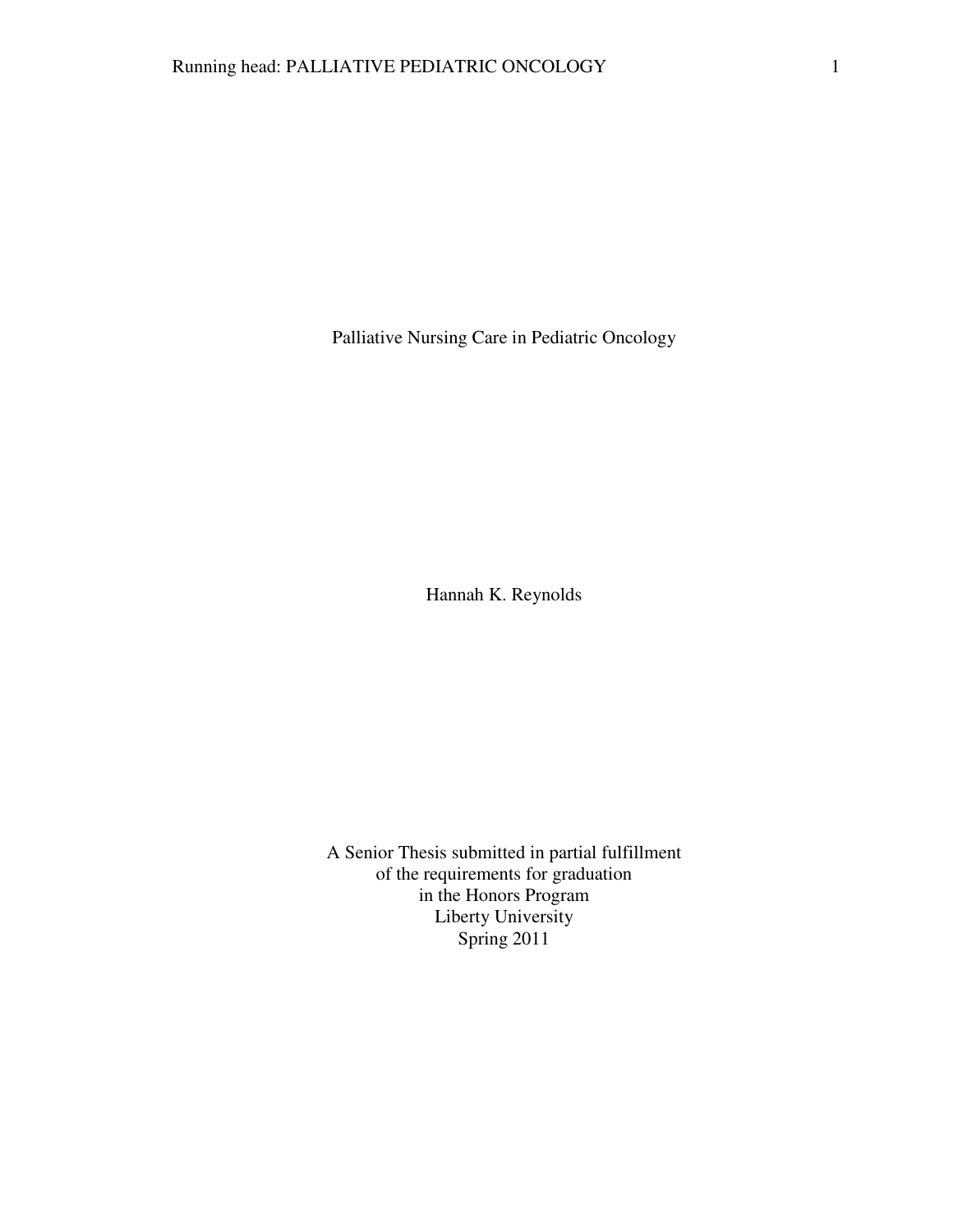Acceptance of Senior Honors Thesis

This Senior Honors Thesis is accepted in partial fulfillment of the requirements for graduation from the Honors Program of Liberty University.

> Deanna Britt, R.N., Ph.D. Thesis Chair

\_\_\_\_\_\_\_\_\_\_\_\_\_\_\_\_\_\_\_\_\_\_\_\_\_\_\_\_\_\_

Janet Brown, Ph.D. Committee Member

\_\_\_\_\_\_\_\_\_\_\_\_\_\_\_\_\_\_\_\_\_\_\_\_\_\_\_\_\_\_

Mary Highton, R.N., M.S.N., N.N.P.-B.C. Committee Member

\_\_\_\_\_\_\_\_\_\_\_\_\_\_\_\_\_\_\_\_\_\_\_\_\_\_\_\_\_\_

Marilyn Gadomski, Ph.D. Assistant Honors Director

\_\_\_\_\_\_\_\_\_\_\_\_\_\_\_\_\_\_\_\_\_\_\_\_\_\_\_\_\_\_

\_\_\_\_\_\_\_\_\_\_\_\_\_\_\_\_\_\_\_\_\_\_\_\_\_\_\_\_\_\_ Date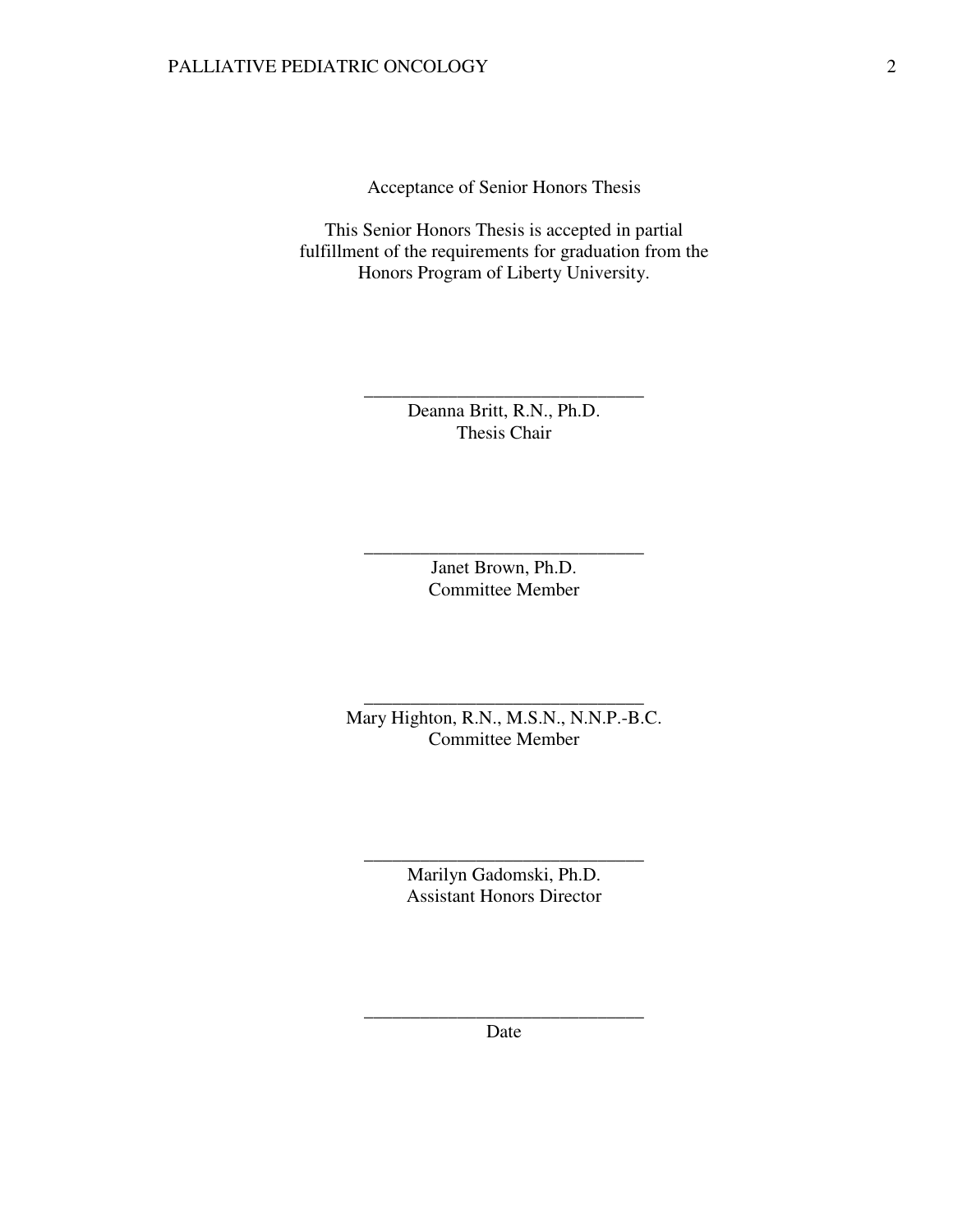### Abstract

Palliative care is an integral part of providing adequate care for pediatric oncology patients. Whether the cancer is terminal or treatable, palliative care helps patients live their lives to the fullest by improving quality of life. Therefore, it is important to have a system to define and measure quality of life. Once quality of life can be quantitatively measured, nurses can use pain and symptom relief, psychosocial support, and spiritual care to improve it.

Pain management is essential to cancer recovery. Relief can be achieved through pharmacological or nonpharmacological methods; however, prophylactic pain relief is most beneficial. This means that the patient should be medicated or prepared to cope with the pain before experiencing the pain. Nonpharmacological methods are most valuable when adapted to the child's locus of control and cognitive coping skills.

A caring nurse-patient relationship can encourage psychosocial and spiritual wellbeing through trust, understanding, presence, and support. Psychosocial support can help patients with any fears that they may be experiencing, such as the fear of losing normalcy or the fear of dying. Spiritual care can greatly influence the child's hope and purpose in life as well. These combined foci of palliative care can improve quality of life for pediatric oncology patients and help them to a more successful recovery.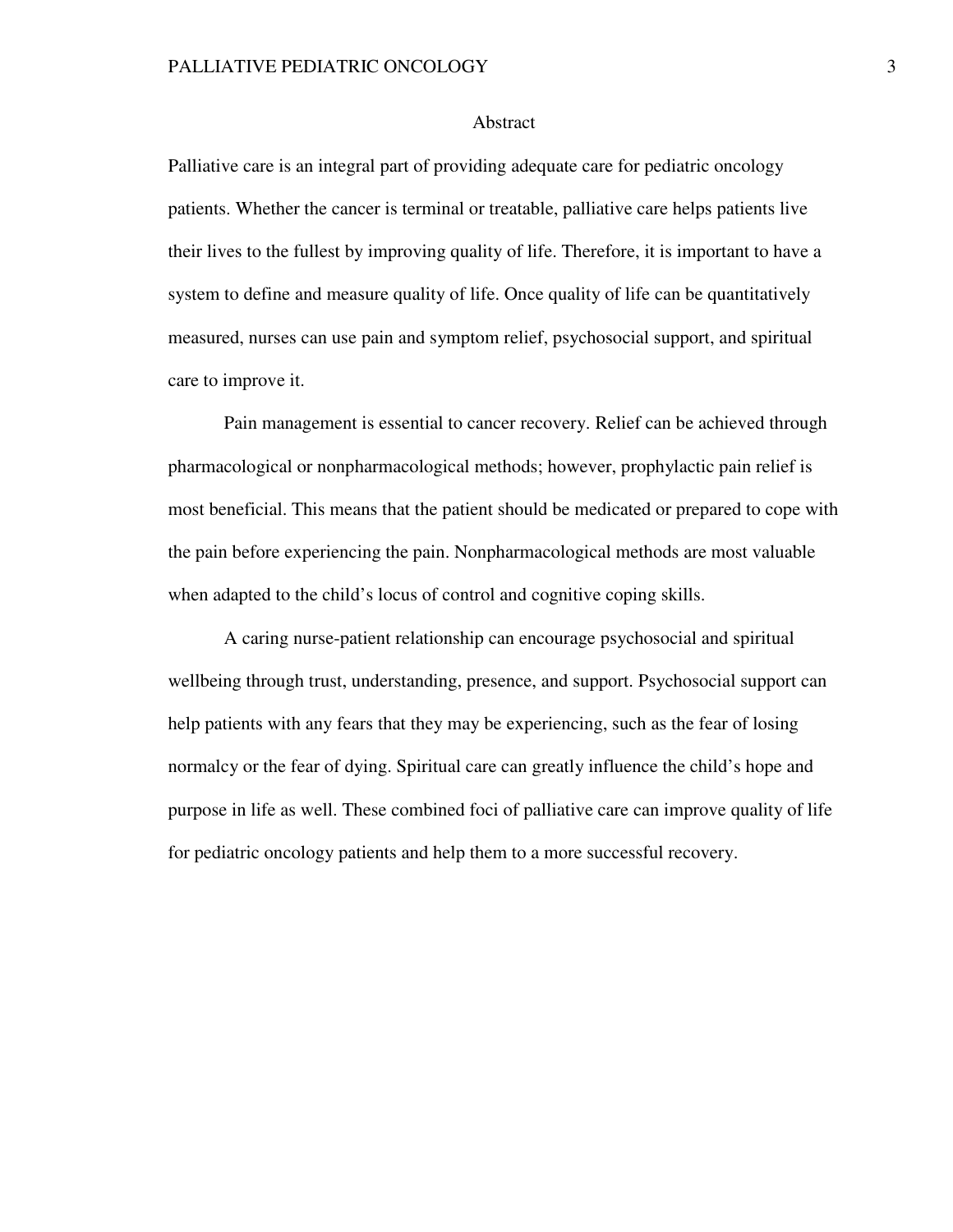# Palliative Nursing Care in Pediatric Oncology

When a patient has an illness, multiple health care interventions may be put into action to enable the patient to overcome the illness. Sometimes in chronic illnesses, however, this is not enough. A patient may need not only solutions to *correct* the illness, but care to help in dealing with the illness and its effects on a day to day basis. Palliative care may be used in situations such as this. The World Health Organization stated, "Palliative care improves the quality of life of patients and families who face lifethreatening illnesses by providing pain and symptom relief, spiritual and psychosocial support from diagnosis to the end of life and bereavement" (Palliative care, 2009,  $\P$  2).

### **Palliative Care vs. Hospice Care**

Palliative care and hospice care are two terms that are often used interchangeably; however, there is a distinction between the two. Though a part of palliative care, hospice care supports and cares for patients in the final phases of an incurable illness. Hospice care may specifically be implemented in the last six months of life (Heitkemper & Staats, 2007). Palliative care, on the other hand, begins at the point of diagnosis. It is not focused on death and the dying process of the patient, and neither post-pones or accelerates death. Instead, palliative care involves a multi-disciplinary approach at helping the patient live life to its fullest potential. It also aims to support bereaved families so they can remain intact and functional (Jennings, 2005). It is also not limited to one type of health facility. Palliative care is flexible in that it can be provided in hospitals, community health centers, tertiary care facilities, and even in the patient's home (Zernikow, Michel, Craig, & Anderson, 2009).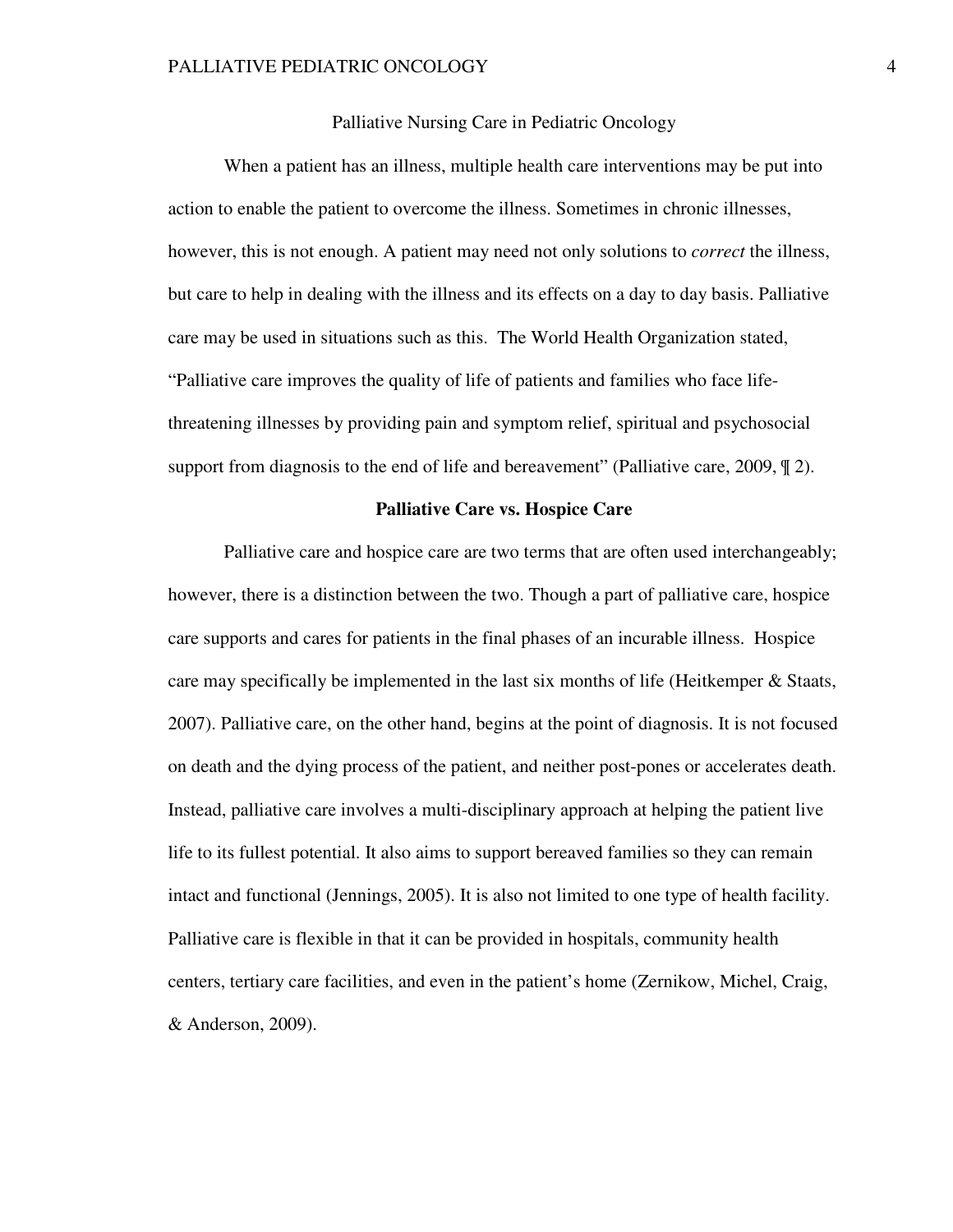Palliative care may be necessary for four main categories of illness. First, palliative care may be appropriate for illnesses in which curative treatment or treatment to prolong life is available but may fail. Second, palliative care is beneficial for conditions needing intensive treatment for an extended period of time to prolong quality of life. Third, palliative care is used in progressive conditions that exclusively require palliative treatment from the point of diagnosis. Finally, palliative care can benefit those with conditions that involve non-progressive disability and cause the patient to be susceptible to other health complications. Therefore, oncology patients are candidates for palliative care.

### **Palliative Care Foci for Children**

Pediatric palliative care differs slightly from adult care in that the care is child focused *and* family centered. Although adult palliative care takes family into account, family plays a more integral role in pediatric palliative care (Himelstein, 2006). The nurse working with these children must also be knowledgeable regarding the different stages of growth and development that children go through. Nursing care should be patient specific to that child's physical growth and cognitive development. For example, a 14-year-old girl going through puberty and trying to find her identity will have different needs than a 3-year-old boy who is trying to gain autonomy (Hesselgrave, 2009). Palliative care for children also involves a very large interdisciplinary team. Along with physician, nurse, and pastoral care, the child may need input from social workers, child psychologists/psychiatrists, art and music therapists, physical therapists, speech therapists, and possibly others (Himelstein, 2006). All of these differences must be taken into account while caring for children in a palliative care setting.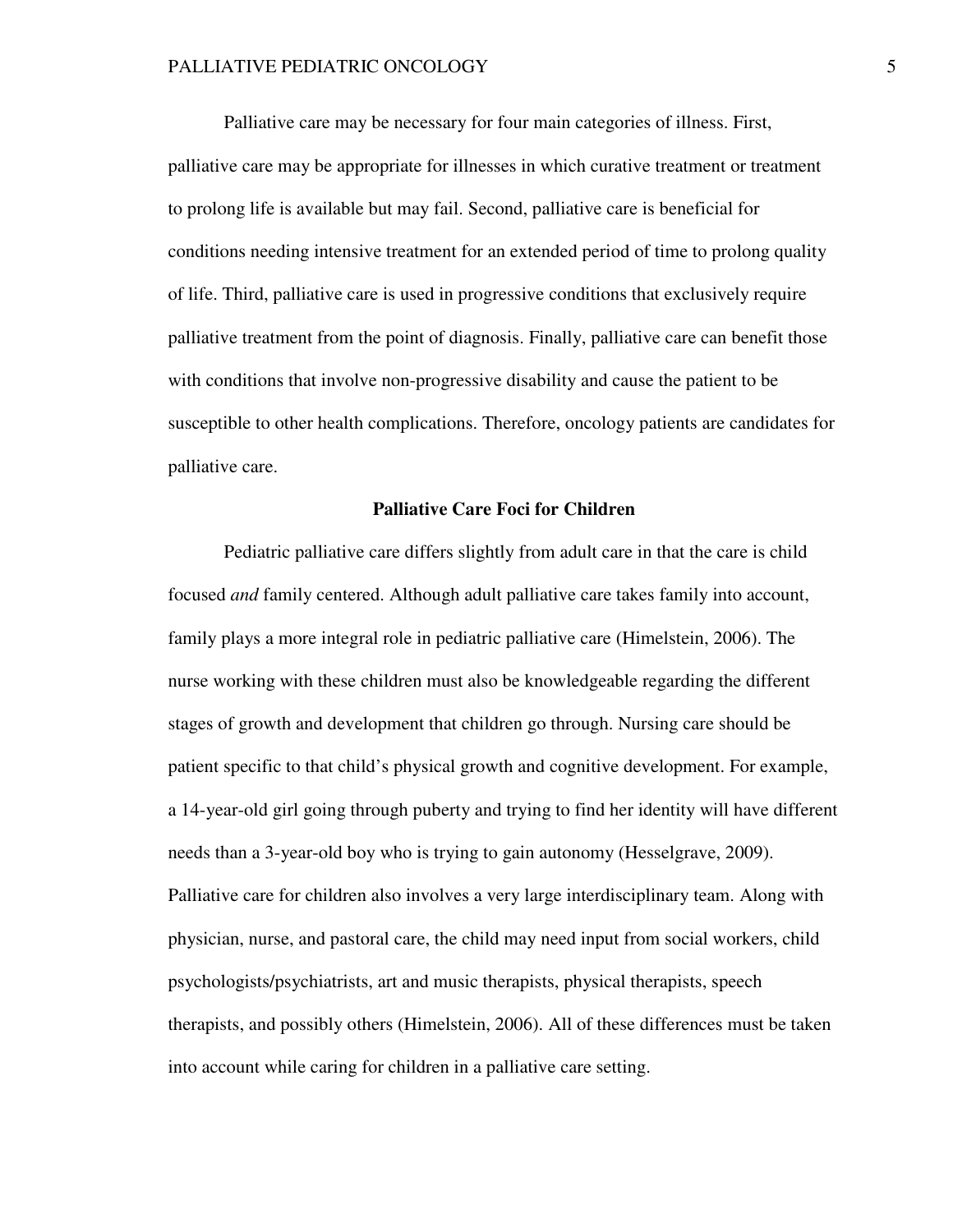### **Quality of Life in Children**

Since pediatric palliative care involves improving quality of life for children, it is important to have a system to define and measure quality of life. When one can properly evaluate and measure a child's quality of life, a goal can be set and interventions can be put in place to improve quality of life. Previously, an adult perspective has been used to determine a child's quality of life. In the last decade however, studies have attempted to make a quality of life assessment based on the child's perspective. This provides a more relevant assessment based on what the child values in life. In recent years, tools have also been formed for specific populations of pediatric patients with cancer. These population specific assessments focus more on the needs and values of children in particular circumstances. For example, there are now quality of life assessments specifically for those participating in bone marrow transplants, those newly diagnosed with acute lymphocytic leukemia, or those who are current survivors of childhood cancer. As extensive testing is done on a variety of new assessment tools, nurses can better understand how to improve quality of life for pediatric palliative care patients (Hinds, Burghen, Haase, & Phillips, 2006).

 Recent interviews and analysis have also led to defining pediatric oncology quality of life from a child's perspective. Quality of life is defined as, "an overall sense of well-being based on being able to participate in usual activities; to interact with others and feel cared about; to cope with uncomfortable physical, emotional, and cognitive reactions; and to find meaning in the illness experience" (Hinds et. al., 2004, p. 767). In this study, pediatric quality of life was further divided into six dimensions including: symptoms, health status, usual activities, mood, social and family interactions, and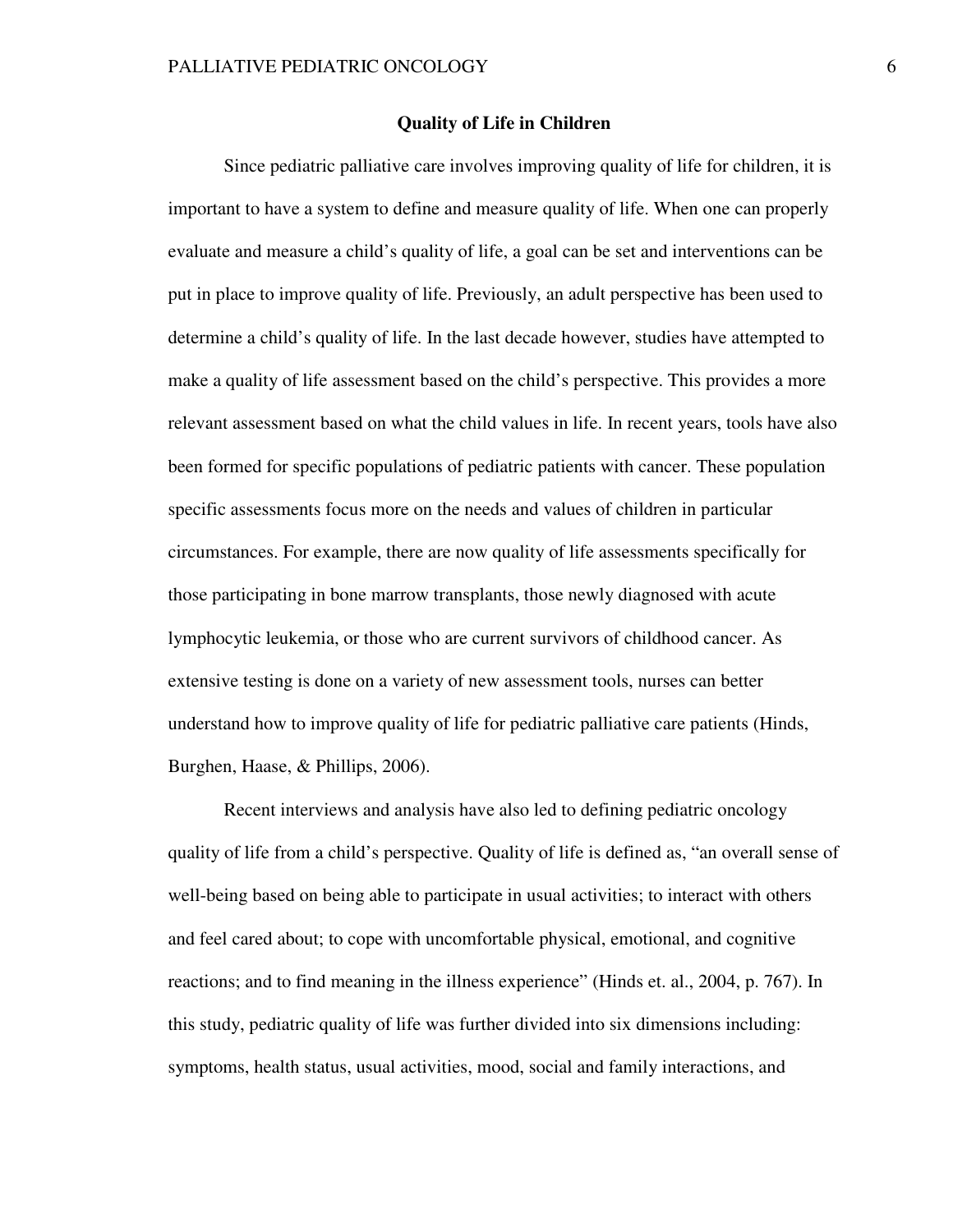meaning of being ill. Each of these dimensions that quality of life encompasses can allow the nurse to assess and intervene if necessary.

 Once one finds the appropriate quality of life assessment tool, the nurse must use it to assess the patient at regular intervals throughout treatment. This will help give the patient a voice in the cancer experience. If used and evaluated properly, these tools can greatly improve communication between the patient, family, and healthcare staff. As scores are obtained, the nurse and healthcare team can determine which areas can be improved upon to increase quality of life. The nurse can then help the patient and family identify their strengths, and interventions can be set in place to aid them in coping with the cancer and treatment. This will ultimately improve quality of life for the patient and family (Hinds et. al., 2006).

#### **Physical Care: Pain Management**

After quality of life is able to be determined, interventions can be set in place to improve quality of life. Palliative care involves a holistic approach encompassing physical, psychosocial, and spiritual care. Physical care is one of the first things that one thinks of with regard to nursing care and cancer. One may envision a patient undergoing chemotherapy and the associated nausea, vomiting, and hair loss. Next one may think of the pain, fatigue, or other physical symptoms involved with cancer and its treatment. Pain is a primary focus of physical nursing care as children are largely concerned with pain management.

 Since pain is subjective and affected by numerous factors, the nurse should never minimize the patient's pain (Himelstein, 2006). Studies have shown that distress related to pain is inversely related to the age of the child. It was found that distress levels were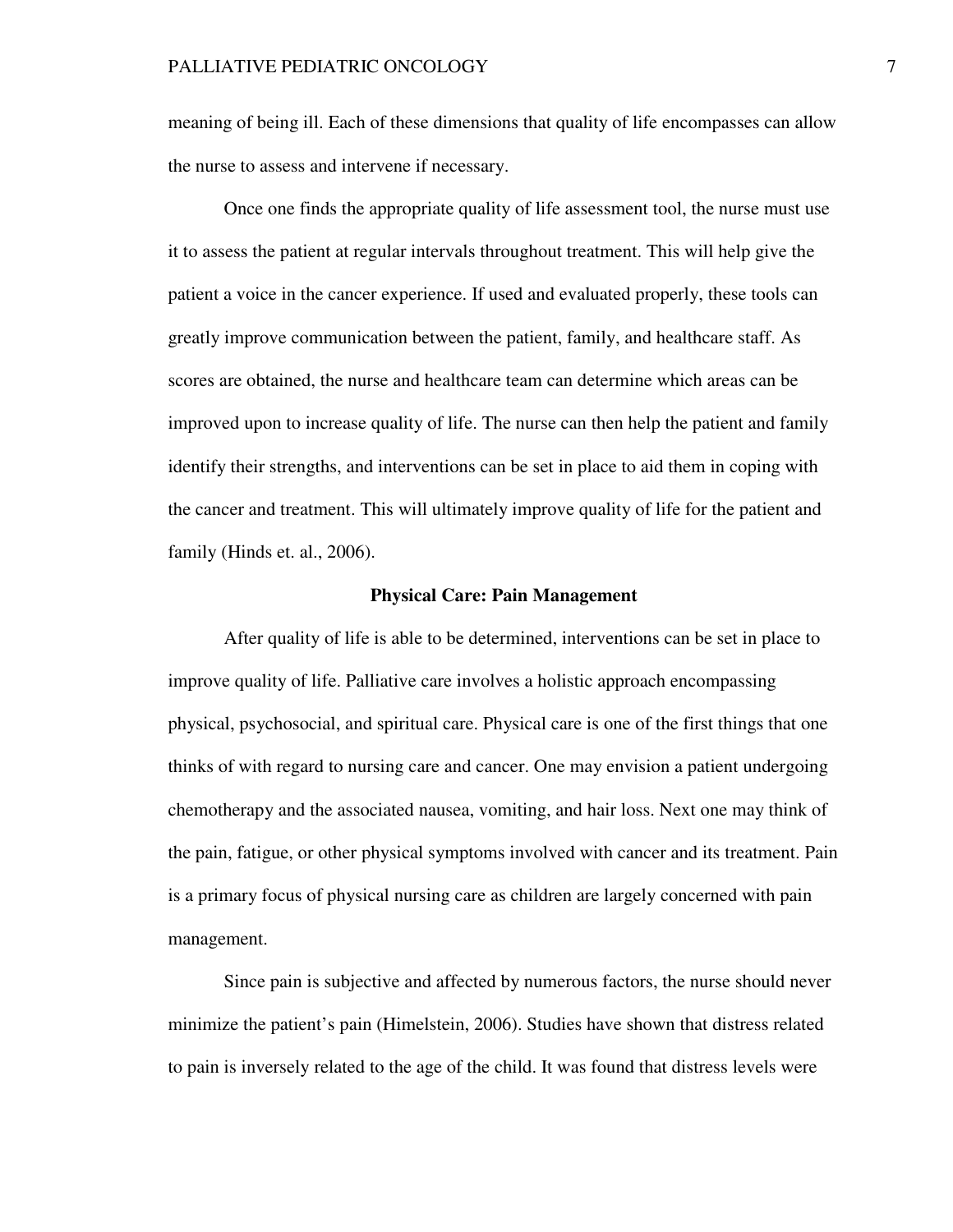#### PALLIATIVE PEDIATRIC ONCOLOGY 8

five times higher in children five years old and under. Ages six to seven years showed a dramatic decrease in distress which is carried on throughout older childhood. This is thought to be related to the age in which children can intellectually comprehend the need for these painful procedures. Children's distress decreases as they begin to understand that a short period of pain can have long term benefits (Liossi, 1999).

## **Causes of Pain**

Pain for pediatric oncology patients is related to one of five causes. First, the pain may be cancer related due to tumors infiltrating organs, bone, nerves, or other tissues. This type of pain occurs in about 25% of patients. However, the most common childhood cancers are malignancies such as leukemia instead of tissue-infiltrating tumors. Therefore, the patient may not have the chronic, cancer-related pain that adults usually experience. If the child's pain is not directly caused by the cancer, it could be a side effect of treatments such as chemotherapy or radiation. Third, the pain could be related to procedures such as diagnostic testing, venipuncture, lumbar punctures, bone marrow aspiration, biopsy, or surgery. Pain is 50% likely to be caused by therapy and procedures (Liossi, 1999). Fourth, the pain could be a complication associated with the cancer, such as venous thrombosis, neuralgia, or invasive infection (Zernikow et. al., 2009). Finally, pain experienced by the child could be of another etiology.

# **Pain Assessment Tools**

The assessment of the patient's pain should be appropriate for the child's age and development. It should include where the pain is, what it feels like, its severity, and things that make the pain feel better or worse. Pain can be assessed by the nurse through observation of behaviors. There may also be parents who do not permit communication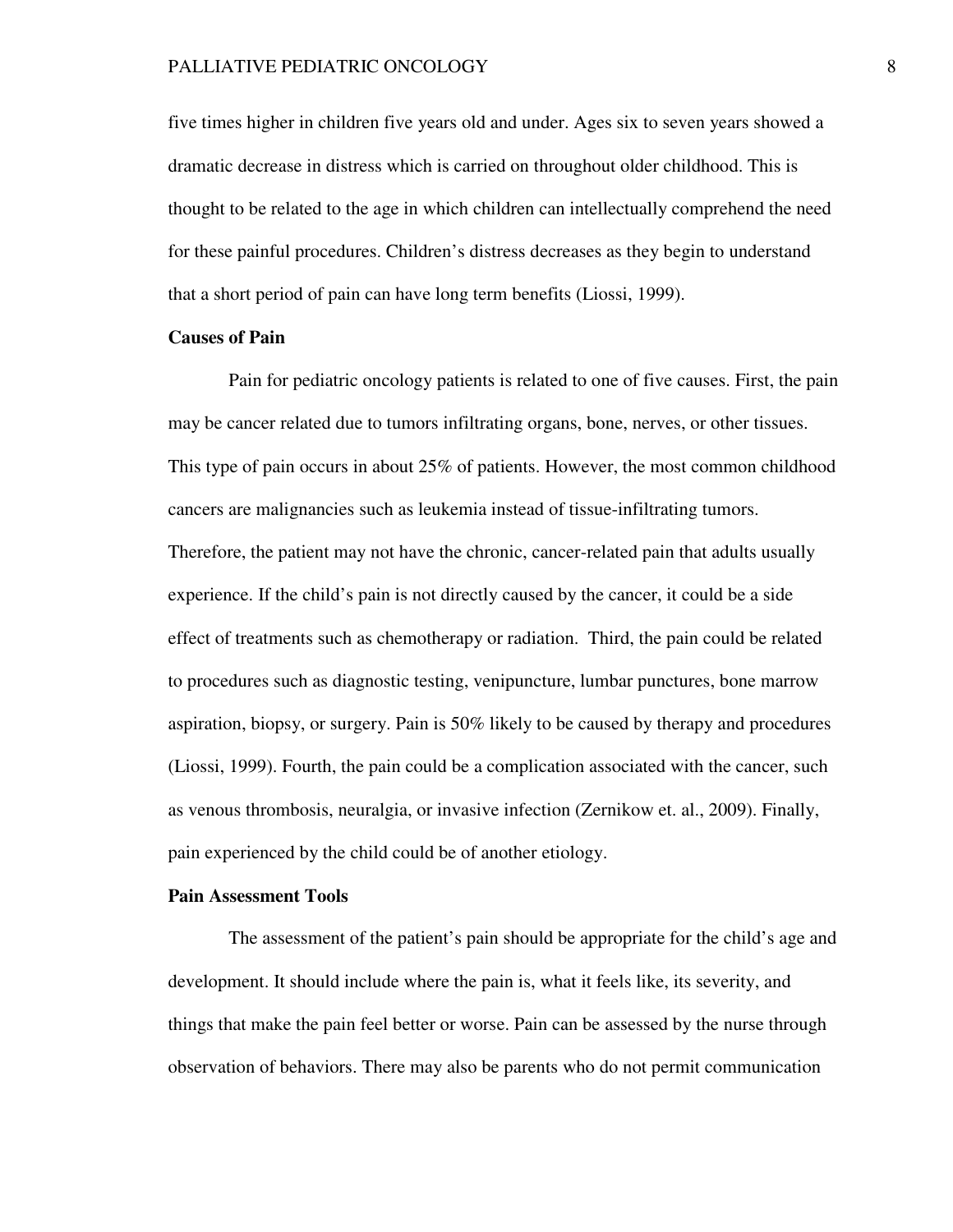with the child and would rather act as a third party to discuss pain. If possible, however, the pain assessment should be self reported by the patient (Himelstein, 2006). Children may not be outspoken with the nurse or other healthcare workers regarding their pain. Therefore, pain assessments should be performed regularly to ensure the child has adequate pain relief.

 **Behavioral pain assessment.** There are multiple pain assessment tools that the nurse can choose from. For infants, toddlers, and other children who cannot accurately express their pain, the nurse can use behavioral measures. These tools record behaviors and physical responses to pain. Three common tools used to measure behavioral manifestations of pain in pediatric oncology include: the Procedure Behavior Checklist, the Procedural Behavior Rating Scale, and the Observational Scale of Behavioral Distress. Children in pain may display behaviors such as crying, screaming, verbal resistance, muscular rigidity, physical restraint, flailing, verbal expression of pain, requests for emotional support, nervous behavior, and seeking of information. However, some of these behaviors are not exclusive to the expression of pain and may just indicate distress or anxiety. Another disadvantage of behavioral observation is that individuals display pain differently. Therefore, individualized responses may not mean the same thing on a generalized scale.

**Self-report pain assessment.** Self-report measures can be used for older children who are able to express their pain. These pain assessments require children to have a certain level of linguistic and cognitive development. There are multiple types of self report measures including images, pain-adjective descriptors, and numerical scales. Younger children between three to seven years old should use scales such as the Faces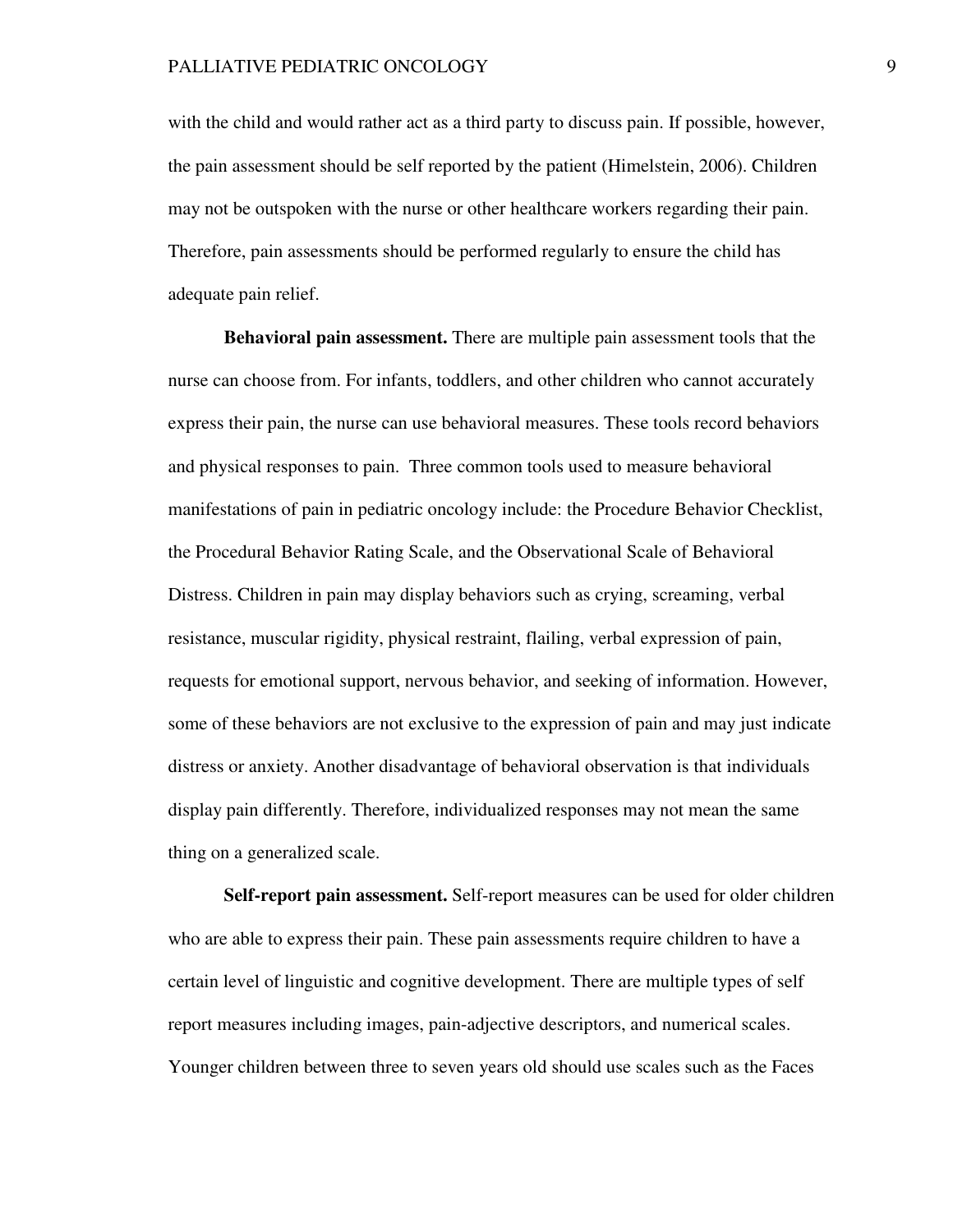#### PALLIATIVE PEDIATRIC ONCOLOGY 10

Scale. This has different faces with a series of facial expressions that reflect pain. Children can point out the face that describes how they are feeling. Another child friendly scale is the pain thermometer scale. This is a vertical numerical scale in which children can point to the spot on the thermometer that represents how much pain they have. Children seven years and older may use a pain adjective list which uses descriptive words to describe the different dimensions of pain. Children can use this list to pick out adjectives that describe their own pain. A zero to ten numerical scale may also be used to reflect the intensity of the pain.

 These pain assessment scales can be used individually or in combination with each other. Also while assessing for pain, the nurse should observe the patient's heart rate, oxygenation status, and signs of the stress response. These can also indicate how the patient is responding to any pain that they may be having.

### **Importance of Prophylaxis**

 The stress and anxiety caused by these painful situations and procedures may become a hindrance in the child's compliance to treatments. Younger children may act out on their anxiety by kicking, screaming, or fighting. Physical restraint may be necessary to carry out the procedure (Liossi, 1999). Therefore, it is extremely important that the nurse assess and *prophylactically* manage pain. This means that the nurse should not wait until the child is in pain before administering medication. Pain medication should be administered at regular intervals along with additional doses for breakthrough pain. If a painful procedure is expected, the nurse should administer pain medication an hour beforehand so that the medication will be in full effect when the time comes for the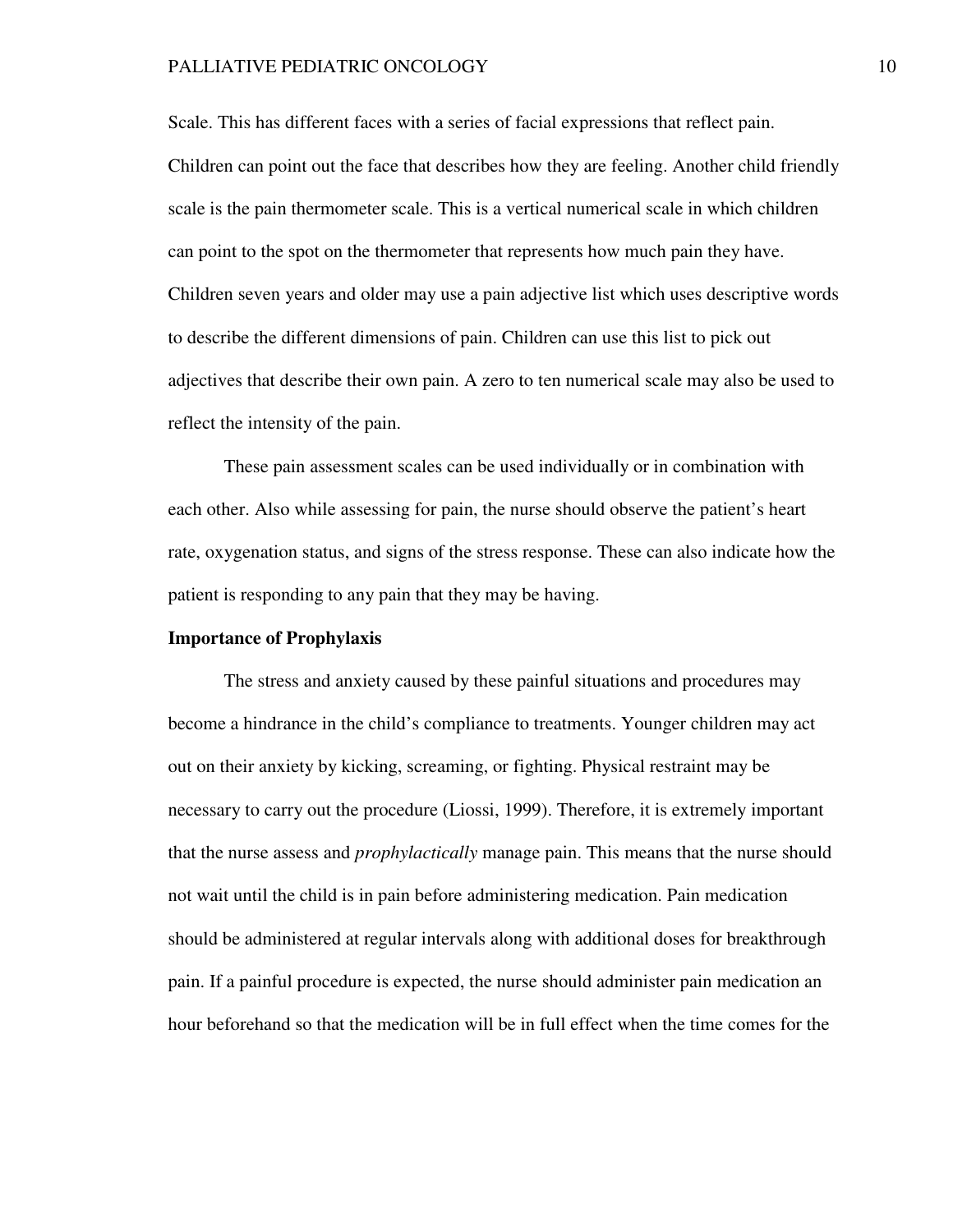procedure. If possible, topical pain medications can also be used prophylactically for certain procedures such as venous or lumbar puncture (Zernikow et. al., 2009).

## **Pharmacological Interventions**

Pharmacological relief is extremely beneficial when children are experiencing pain or anxiety. Prophylaxis is important if procedures or other painful stimuli are expected. Pain relieving medications can be administered ahead of time to allow the patient to absorb the medication and experience full pain-relieving benefits during procedures. Local anesthetics, conscious sedation, and general anesthesia have also proven to be beneficial to reduce anticipatory anxiety and pain in young patients undergoing procedures (Liossi, 1999). When administering medications to children, one should use the least invasive and less painful route first. Also ask the patient which medications have worked best on previous occasions. Oral and sublingual routes are usually preferred, and some children may prefer liquids if they are available. One must also keep in mind the differences in pharmacokinetics and pharmacodynamics between children and adults. For example, two to six year-old children have better clearance of opioids than that of adults, so they may need more frequent dosing. Close attention must be paid while titrating and dosing medications to prevent overdose (Himelstein, 2006).

**Opioid use***.* The World Health Organization suggests the use of the analgesic ladder which differentiates weak/strong opioids, nonopioids, and adjuvant medications for pain. Adjuvant medications are not classic analgesics, but they can relieve symptoms if used alongside other pain medications. Examples of these include corticosteroids, glucosteroids, benzodiazepines, topical lidocaine, regional anesthesia, antidepressants, and anticonvulsants. The analgesic ladder suggests that for low-intensity pain, one should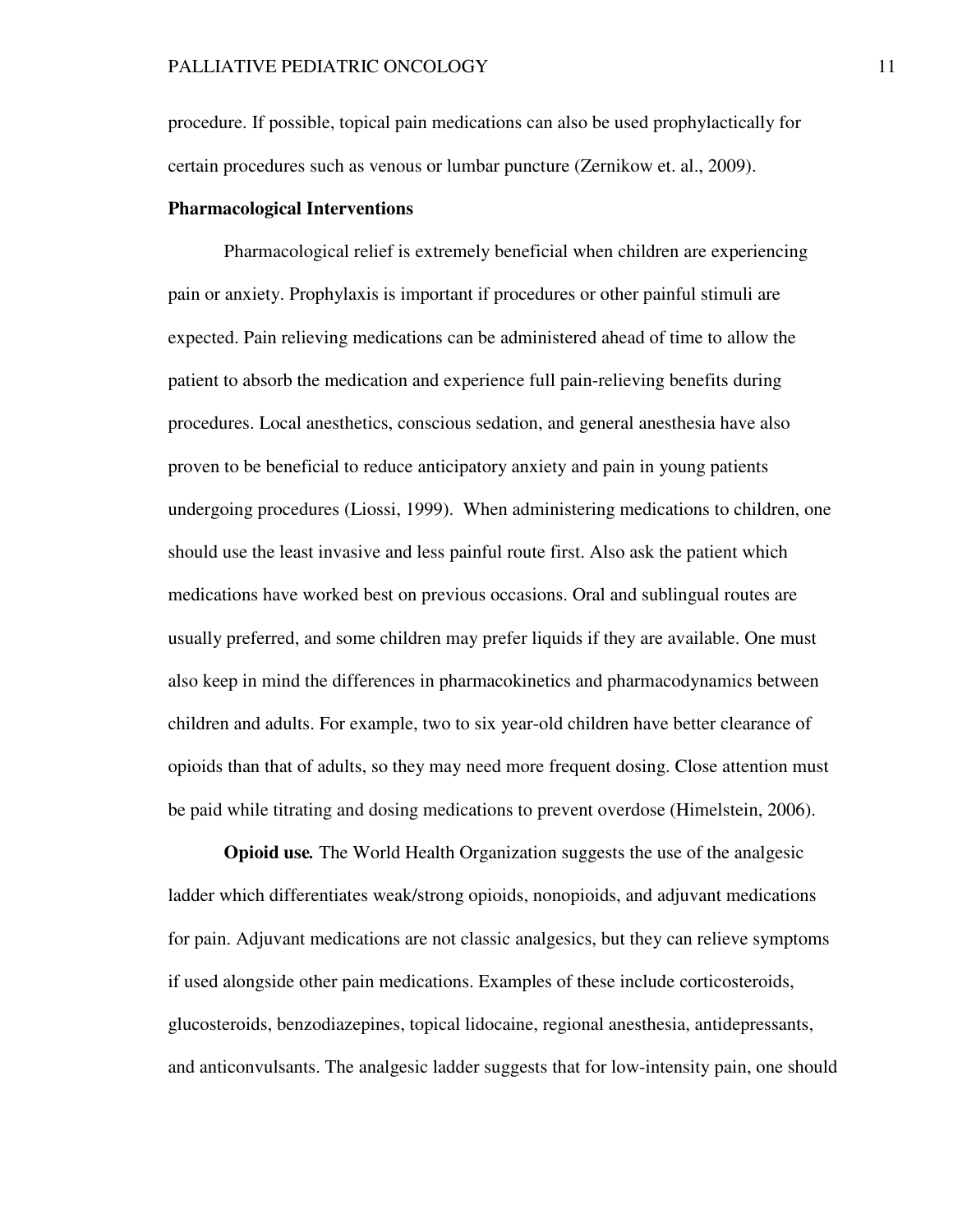receive a nonopioid with or without an adjuvant medication. Nonopioid analgesics may include acetaminophen, dipyrone, ibuprofen, and diclofenac. For moderate pain or uncontrolled low intensity pain, one should be given a weak opioid with or without nonopioids and adjuvant drugs. Weak opioids may include Tramadol or Codeine. For severe pain and uncontrolled moderate pain, the patient should be given a strong opioid with or without nonopioids and adjuvant drugs. Strong opioids may include Morphine, Hydromorphone, Methadone, Fentanyl, Buprenorphine, or Oxycodone. With opioid therapy, titration and drug rotation may be necessary as one develops tolerance, uncontrolled pain, or unrelieved side effects.

**PCA use.** Patient controlled analgesia (PCA) may be indicated so that patients can give themselves extra medication as needed. This type of pain control is often preferred by pediatric postoperative patients and patients experiencing fluctuating pain. Some of these patients have been reported triggering up to twenty boluses a day using the PCA. Before beginning PCA treatment, good pain control should be obtained using titrated opioid therapy. Parents should be advised not to press the PCA button for the child. Nursing care should include frequent monitoring every two hours or as needed of respiratory rate, blood pressure, heart rate, sedation score, pain score, and nausea score (Zernikow et. al., 2009).

**Local anesthetic use***.* In addition to opioid treatment, local anesthetics, conscious sedation, and general anesthesia may also be beneficial for procedure related pain. Local anesthestics may be administered through local infiltration or topically. Eutectic mixture of local anesthetics (EMLA) cream is very beneficial for prophylactic pain relief. This cream contains lidocaine and prilocaine and is applied to intact skin and covered for one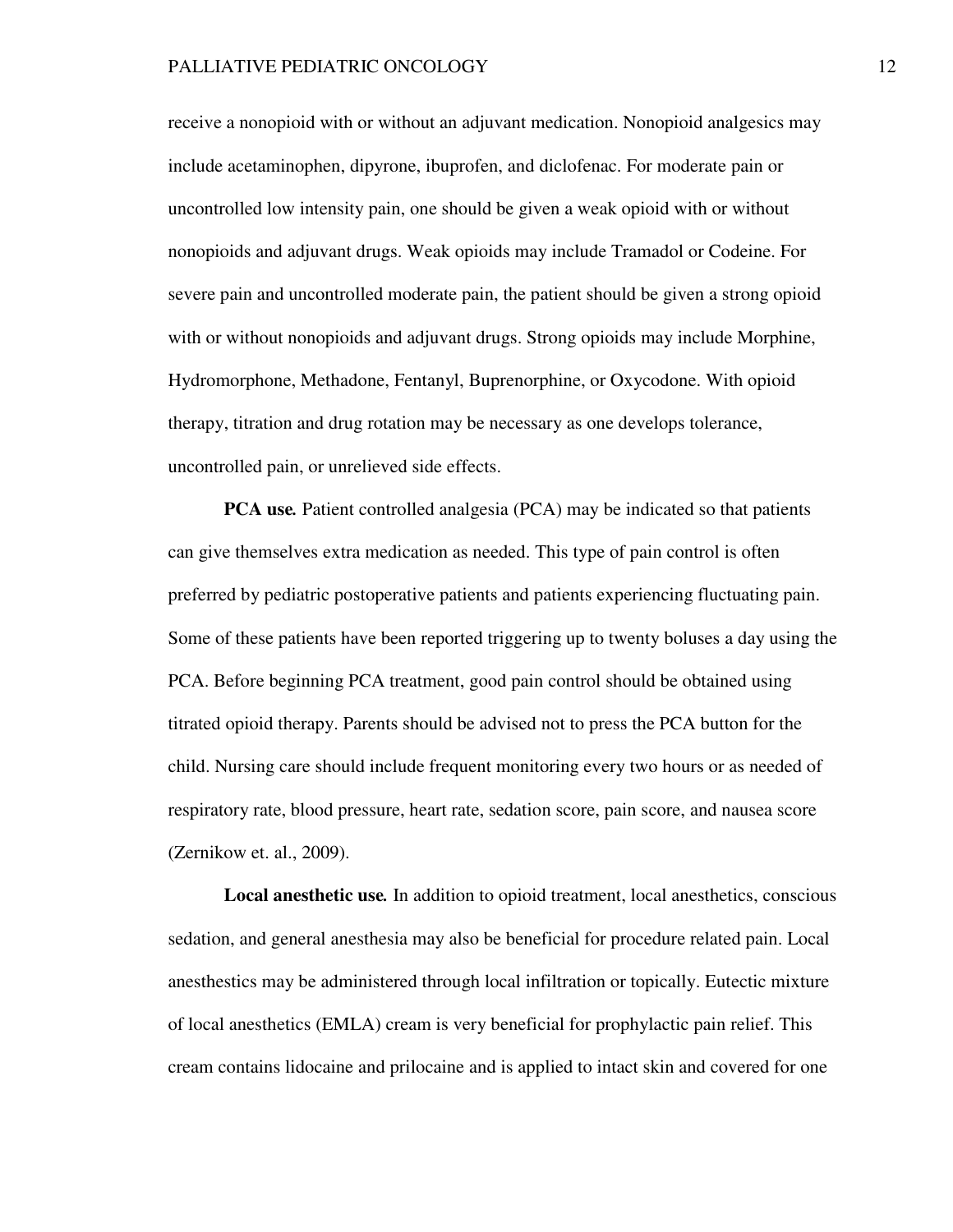to two hours. When the cream is removed, analgesia is present in the underlying tissue for multiple hours. This is beneficial for children undergoing venous or lumbar punctures, and is preferred over intradermal anesthetic injections.

**Conscious sedation use***.* Conscious sedation is recommended to manage pain associated with bone marrow aspiration and lumbar punctures. This combination of medications depresses consciousness, but keeps protective reflexes intact. The patient is able to maintain airway, and respond appropriately to verbal command or physical stimulation. Conscious sedation is a combination of an opioid and a benzodiazepine. Usually midazolam and morphine or fentanyl are used. These provide analgesia and sedation with a rapid onset, easy administration and titration, short duration of action, and easy reversal with antagonists. The nurse must be available for continuous monitoring and prepared with emergency drugs, oxygen, airway management intervention, suction, and other emergency supplies.

**General anesthesia use***.* Short-acting general anesthesia may also be beneficial to some for procedures and surgery. However, more research is necessary to determine if this is a practical approach for lumbar punctures and bone marrow aspirations procedures. Although it ensures a pain free procedure, there are many disadvantages. General anesthesia is more costly, has an increased chance of complications, and requires additional scheduling with anesthesiology. Although general anesthesia ensures a pain free procedure, it does not eliminate all procedure related distress (Liossi, 1999).

 As previously mentioned, an aggressive approach with pharmacological intervention is often necessary for pediatric oncology patients. Children can develop tolerance and become physically dependent on opioids. Parents may require education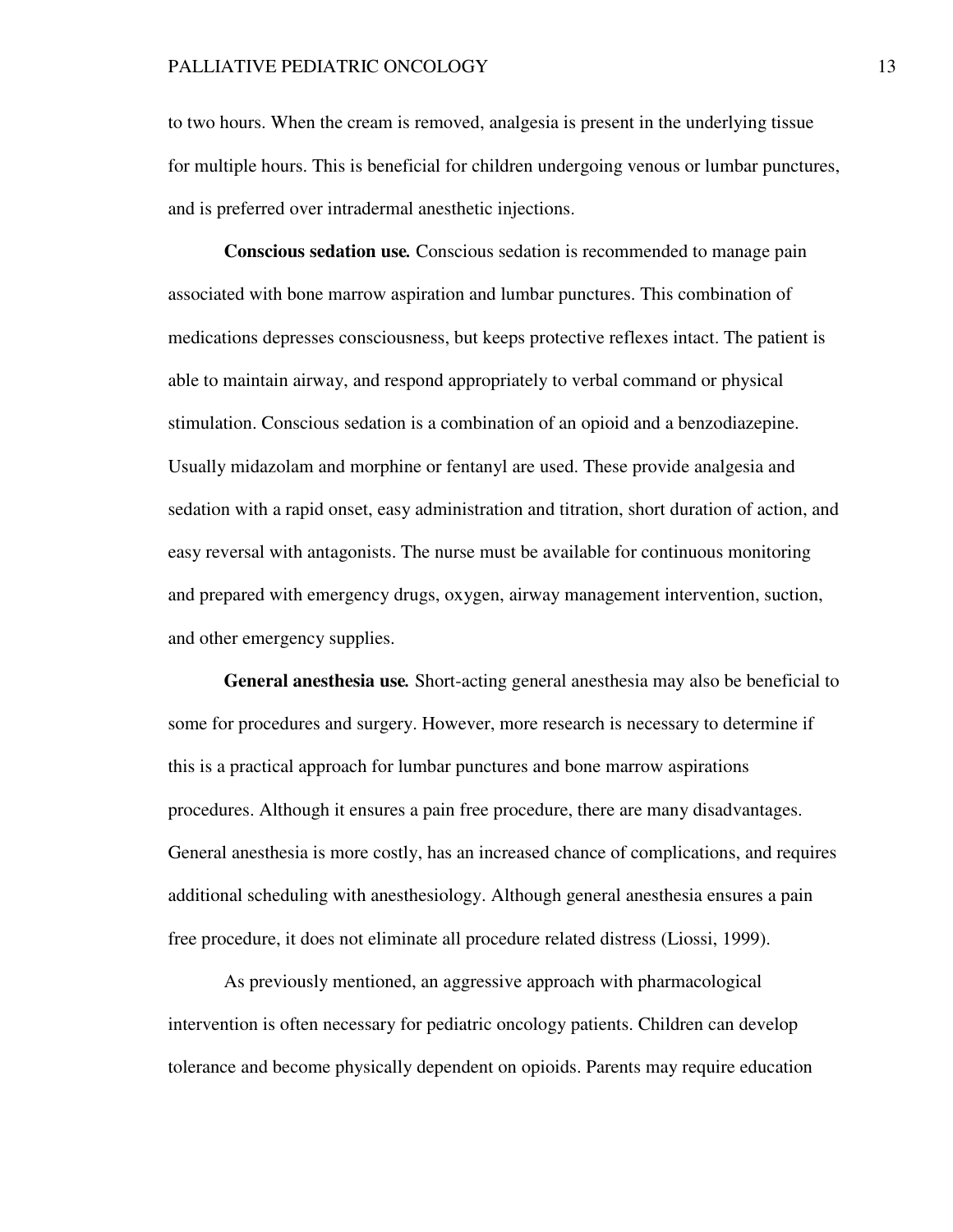about this concern regarding the benefits outweighing the theoretical risks. Too much hesitation in this issue can cause inadequate pain relief, and aggressive pain management is necessary for these children (Goyal, Mishra, Bhatnagar, & Gupta, 2007).

# **Nonpharmacological Interventions**

 Although pharmacological pain relief is important, nonpharmacological interventions can be used synergistically to improve the patient's outcome. Psychological interventions can decrease pain-related distress and improve the child's coping skills. A coping style assessment should be performed first. After this assessment, appropriate interventions can be set in place. Useful psychological interventions for pain include preparation, distraction, and incentives.

**Assessment of coping style***.* An assessment of the child's coping style should be performed to determine patient-specific interventions that will best aid in coping. The cognitive model states that one's individual perception of an event influences behaviors and reactions more so than the objective reality itself. One's believed influence on the event also shapes the perception of the situation. Therefore, cognitive styles play a key role in perception and coping mechanisms during stress.

 Cognitive coping styles include internal versus external locus of control, minimization vs. vigilant focusing, representing repressors vs. sensitizers, and monitors vs. distracters (Liossi, 1999). Locus of control describes how one views life events and the things that control them. One with an internal locus of control sees life events as being influenced by oneself. Those with an external locus of control may perceive life events to be controlled by fate, higher powers, chance, or luck. This plays an important part in pediatric cancer patients as children with an internal locus of control may feel that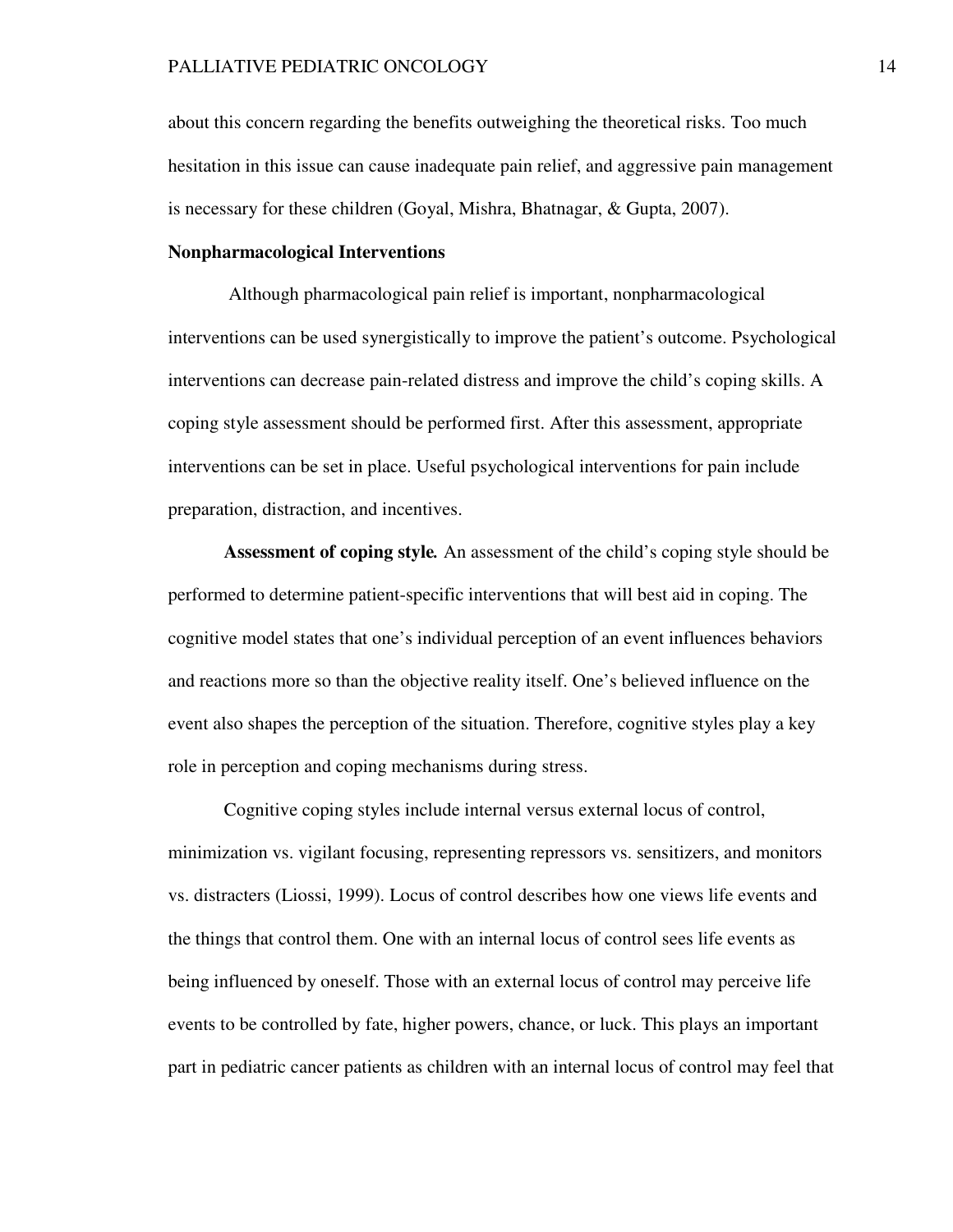they have more control over their healing (Harvey, Barnes, Sperry, & Harris, 1974). People that are referred to as minimizers, distracters, or repressors are those who typically use selective inattention, avoidance of information, denial, and rationalization while coping with stressful events. Those who are referred to as vigilant focusers, monitors, and sensitizers usually cope with stress by actively seeking out information.

**Preparatory interventions***.* Preparation is one of the most important psychological interventions for patients of all cognitive coping styles. This helps the child reduce fear and anxiety by explaining why the procedure is necessary and what will happen. Preparation is further broken down into procedural and sensory information. Procedural information describes the steps of the procedure that the child will go through. Sensory information depicts the sensations that the patient will experience during different stages of the procedure. For example, the child may be told that they will feel pressure or burning.

 Preparation also includes introducing the patient to medical staff and those that will be involved in the procedure and recovery. If the child feels comfortable with the staff, there will be less distress. A tour of the hospital or other areas the child will reside in can also increase familiarity with the procedure. The nurse should then use developmentally appropriate education to explain to the child what will be done and how it will feel. Time should be given to allow the child to ask questions and voice concerns. When this is completed, the child should be able to handle and become familiar with the medical equipment that will be used. He or she can also practice the medical procedure on a doll. Once again, familiarity will decrease the child's anxiety. Allowing the child to verbalize their thoughts and feelings about the procedure is also beneficial.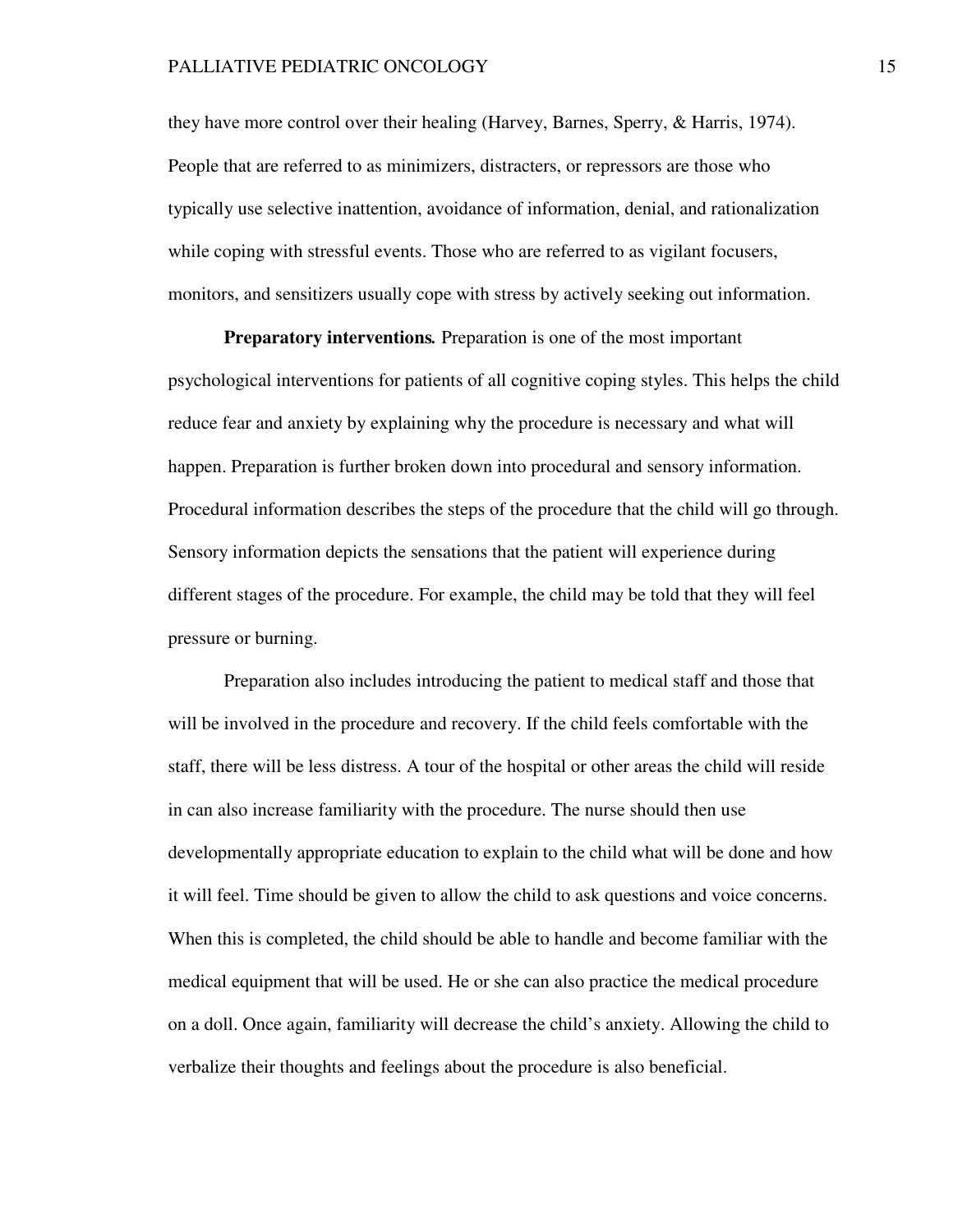**Patient specific interventions.** Once the child's cognitive coping style is determined, appropriate interventions can be set in place. If the patient copes by avoiding anxiety producing stimuli, then distraction techniques may be beneficial. If the child copes by seeking out control in the situation, the patient can be given some control during procedures. For example, the child can control if the procedure is performed on the count of three or the count of five. Children who focus their attention on the painful stimuli can also be shown how to refocus their attention in a more positive manner. Breathing techniques can give the child something active to focus on during the procedure. Breathing techniques may involve the child taking deep breaths, breathing out slowly, and making a hissing sound. Emotive imagery may be also be used to refocus attention. There are multiple ways that this can be done, but one example can involve the child's favorite superhero. Children may imagine that they are part of a special mission given to them by this superhero. This not only provides another distraction, but it transfers the meaning of the procedure and pain. Incentives such as trophies may be given to symbolize mastery of a procedure. The presence of parents can also be helpful if they are appropriately trained to help with these distraction, imagery, and relaxation techniques. Parental reassurance is often calming for children as well (Liossi, 1999).

#### **Psychosocial Care**

Although physical care is a large part of palliative nursing care in pediatric oncology, psychosocial care plays a large role as well. Children and adolescents with cancer are often required to grow up quicker than other children and deal with more difficult situations. These children may need help to find trust, understanding, and support with those that are caring for them. They are often faced with fears concerning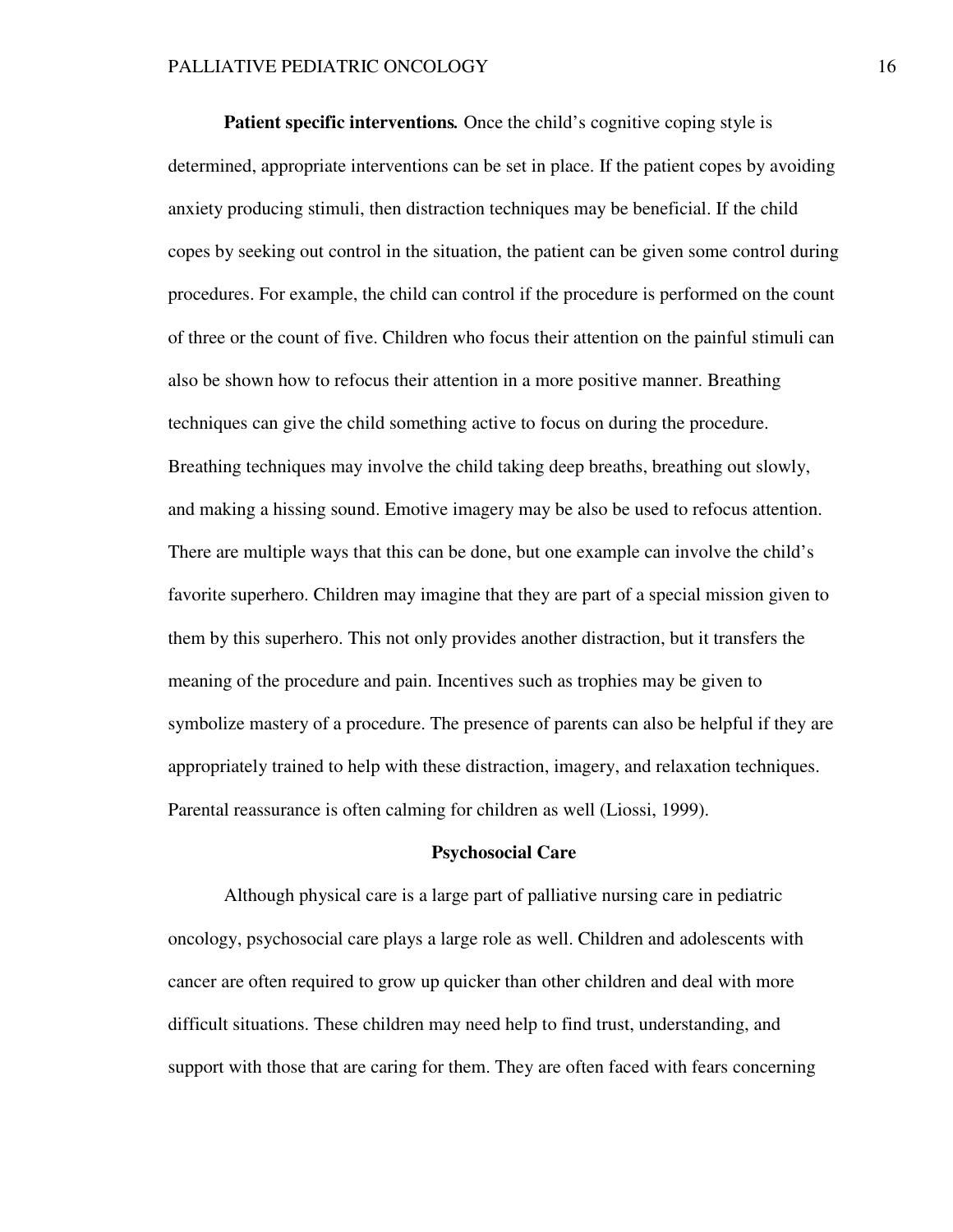their life, losing normalcy, living with purpose, and holding onto hope. Palliative psychosocial care can help these children handle these feelings appropriately (Ritchie, 2001).

# **Teamwork in Psychosocial Care**

The interdisciplinary team is especially important in psychosocial care as many individuals may be needed to help these children adequately cope. The nurse can provide education to the patient, encouragement, and an opportunity for therapeutic talk therapy. A psychologist can help the child cope appropriately with fears and feelings about the diagnosis, treatment, and outcome. They may also be able to teach coping mechanisms for pain and nausea. Social workers can provide support as the patient and family deal with financial burdens. Child life specialists can help the child cope through play therapy. Patients may also be referred to massage therapists, art therapists, or music therapists.

 A study on the availability of these services found that social services were *automatically* supplied within a month of the diagnosis in 80% of oncology facilities. Psychological services were mostly *made available* upon request in 60% of oncology settings, and only *automatically* offered in 26% of facilities. This indicates that psychological services are not being offered proactively, but rather only in cases for patients who are displaying difficulties with coping. Pain and anxiety management were only provided by the nurse in 32% of these cases. Therefore, there is a large opportunity for nurses to step up and participate in more holistic care, particularly with psychosocial care. Oncology facilities can also *automatically* provide more proactive psychological services in more cases. This could prove to be more cost efficient as those involved in psychological services display decreased anxiety, increasing compliance with treatment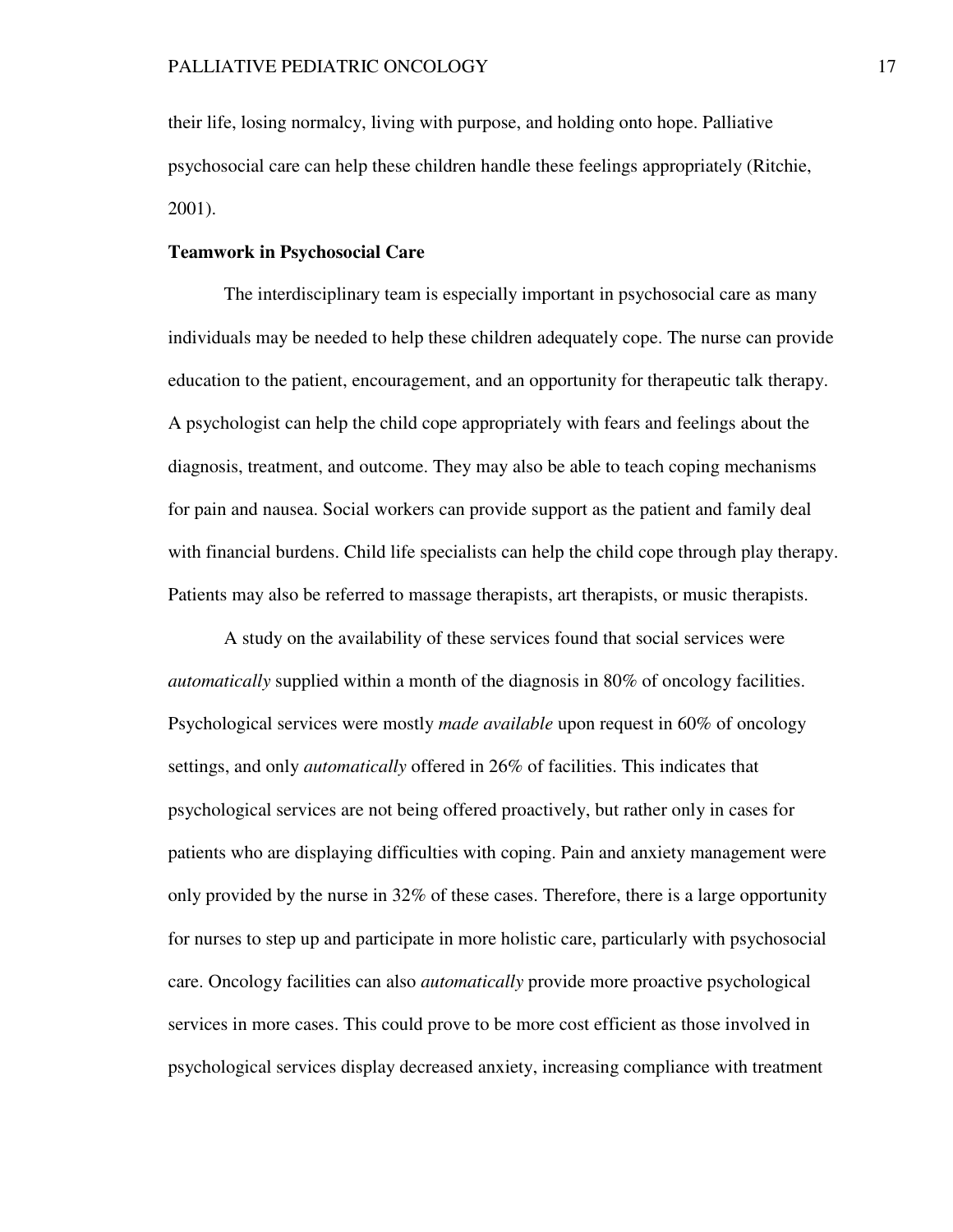and survival rate (Kaufman, Harbeck, Olson, & Nitschke, 1992). A more recent study further drives this point of prophylactic psychological intervention. This study by Ramini, Brown, and Buckner states, "Rather than assume that an adolescent will independently adapt to the diagnosis of cancer and the physical and emotional aspects of treatment, health care providers must be willing and able to provide the support and education needed for positive adaptation" (Ramini, Brown, & Buckner, 2008, p. 79).

# **Relationship with Healthcare Providers**

Developing meaningful relationships with the healthcare providers can improve the patient's support system and positive relationships which strengthen their ability to adapt to the cancer diagnosis and treatment. A qualitative study on adolescents adapting to cancer reported some participants describing some of their doctors and nurses as father and mother figures. This displays the potentially huge impact that the healthcare team can have on young patients (Ramini, Brown, & Buckner, 2008). Qualities of a healthy patient-nurse relationship include developing trust, understanding, being present and providing support. The nurse and other health care providers must establish caring provider-patient relationships to provide effective psychosocial interventions.

 **Developing trust***.* If children do not trust their nurse, they will not be receptive to care the nurse tries to provide. Trust with the patient begins with the nurse genuinely appreciating the growth and development stage that the child is in and the way cancer can threaten development. The nurse must be able to keep this in mind and interpret the child's behavior through this developmental understanding. The nurse can build trust by being honest, following through with commitments made to the patient, and being consistent in care. Consistency of care helps children to feel secure that they are being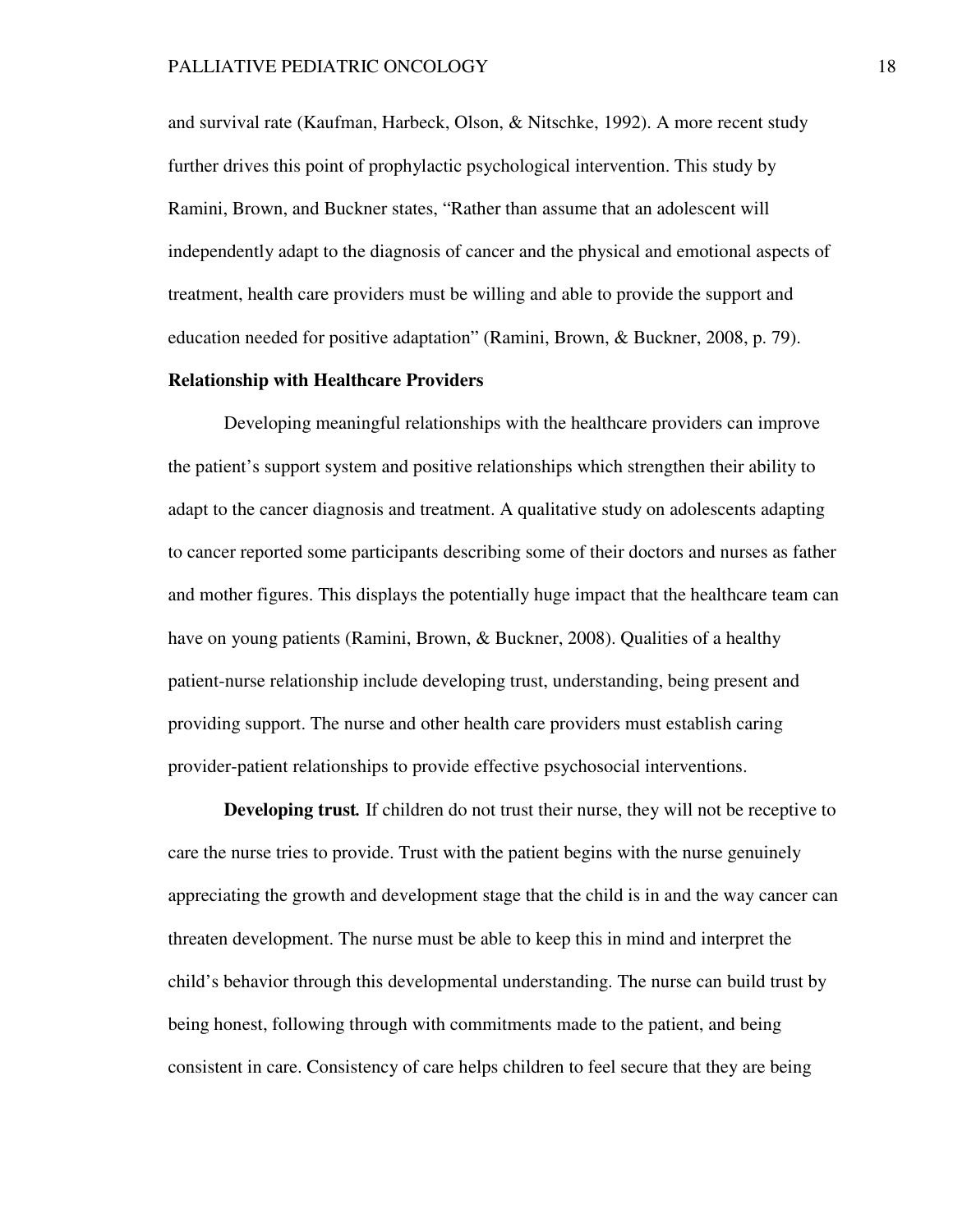taken care of by competent nurses. Children also feel a sense of trust when nurses set definable boundaries and honor these limits.

**Understanding the patient.** Another objective of a caring nurse-patient relationship is understanding. As part of an adequate assessment, the nurse must understand the patient as a whole to provide appropriate nursing care. This includes the knowledge of the treatment experience, available resources, patient goals, and the patient's future expectations. This information can be gathered from the patients, their families, the nurse's own observations, and other members of the healthcare team. Understanding of the child's developmental stage should be known to understand how the cancer and treatment is affecting developmental tasks. The nurse should ask the patient what they perceive as normal and the meaning that illness has for them. This helps the healthcare team better meet the unique needs of the patient and what they consider to be normal. Understanding will also encourage communication and help the nurse see the child's world as he or she sees it.

**Being present.** Being present with the patient requires not only physical presence by the nurse, but emotional presence as well. Emotional presence requires commitment from the nurse, communication with the patient, and a genuine caring attitude that allows the child to feel safe and cared for (Ritchie, 2001). If the patient is undergoing something uncomfortable or painful, the nurse can also be with the patient to simply hold a hand. This is a simple gesture that has shown to be meaningful for patients. Physical presence and human touch have shown to help patients feel a sense of security. Physical and emotional presence with the patient helps to foster a caring nurse-patient relationship (Hockenberry-Eaton, & Minick, 1994).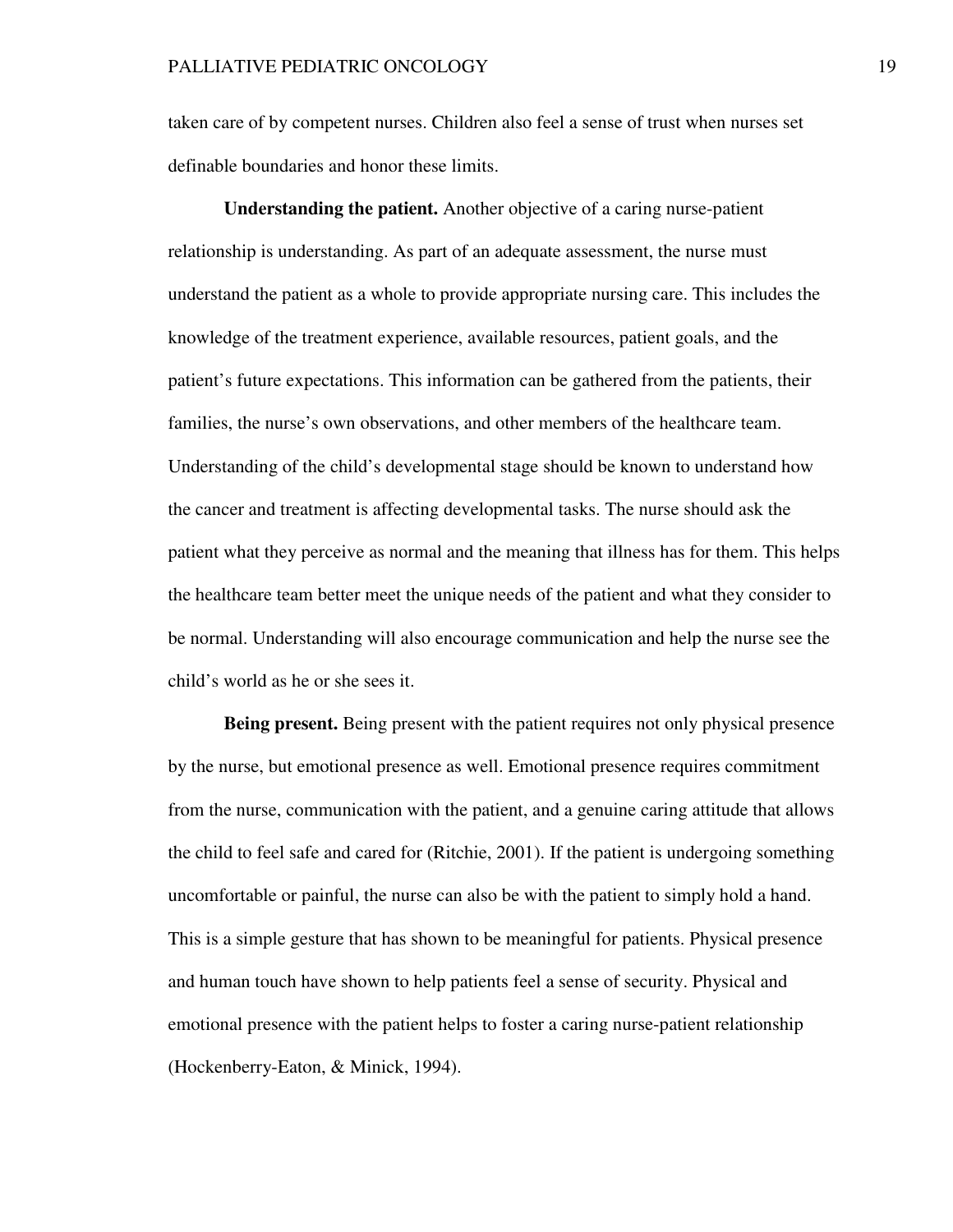**Providing support.** Support is another large part of psychosocial health that is greatly beneficial to the patient. The nurse should nurture the patient's previously existing social support systems as well as complement them with support from the healthcare team. These support systems may involve the patient's family, friends, and peers (Ritchie, 2001). Children with good social support have decreased psychosocial distress and higher coping abilities (Neville, 1998). Nursing care should nurture social support, especially among peers. Visits from healthy peers, phone calls, and internet communication can aid in preventing social isolation for children with cancer. Family members should be encouraged to stay during hospitalizations and other visits. They should also be encouraged to participate in care for the patient. This support furthers a caring provider-patient relationship which will encourage appropriate psychosocial development for children with cancer (Ritchie, 2001).

### **Common Fears Among Children with Cancer**

Pediatric oncology patients often experience fear from the day of diagnosis, if not prior to being diagnosed. The previously mentioned aspects of a nurturing nurse-patient relationship can help the nurse and patient work through some of these fears together. Members of the healthcare team, such as psychologists and art/music therapists, will also participate in helping children cope with their fears.

 **Fear of death.** One of the most common fears of those with cancer is the fear of death and the dying process. This may be the first thought on a pediatric patient's mind when diagnosed. Children with cancer may live in uncertainty to the point of being afraid to dream and plan for the future (Cantrell  $\&$  Conte, 2009). One patient in a study by Cantrell and Conte stated, "I have real small goals. Like for the next week, I want to be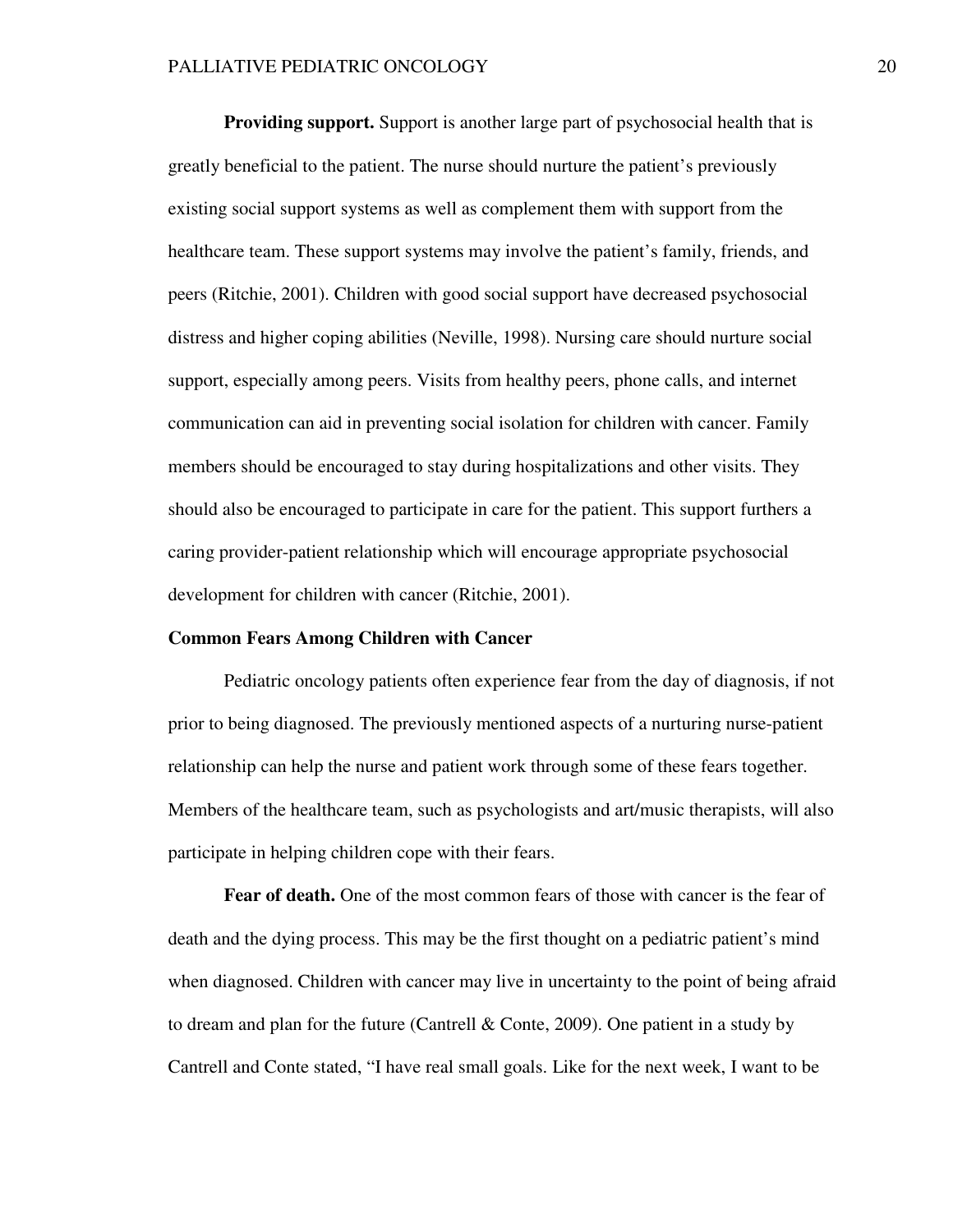able to remember more things. The next five months, I hope to be walking with little to no pain" (Cantrell & Conte, 2009, pp.319). Many of these children with cancer have future goals, but they are frightened to dream or make concrete plans or steps to achieve these goals. A fear of suffering or being forgotten after death could be seen as well (Cantrell & Conte, 2009).

 Most parents upon hearing the diagnosis of cancer express feelings of anger, guilt, shock, and helplessness. They may want to reassure the child that everything will work out, but this is often difficult to control. The health care team does not want to falsely reassure the child instead of addressing the issues. Honesty and providing education to the patient and family are better solutions than false hope. Together, the family and doctor can determine a plan of care and ensure the child that everything possible will be done to help them. Psychologists and other therapists in addition to parental support and guidance can help the patient with excessive fears of death. The nurse should also have a positive attitude and be available to encourage the child (McCaffrey, 2006).

 **Fear of losing normalcy***.* Along with a fear of death, children with cancer may have many other fears as well. Since these children are no longer able to follow their *normal* daily routine due to the cancer and its treatment, they may fear a loss of normalcy. For example, teenagers may fear becoming more dependent on their parents when they should be becoming more independent.

 Pediatric oncology patients may also miss numerous days of school, putting them further behind and separating them from their peers. Some children may have to deal with negative attention in addition to positive attention, such as teasing, harassment, or an overload of questions that they do not want to answer. They may be embarrassed by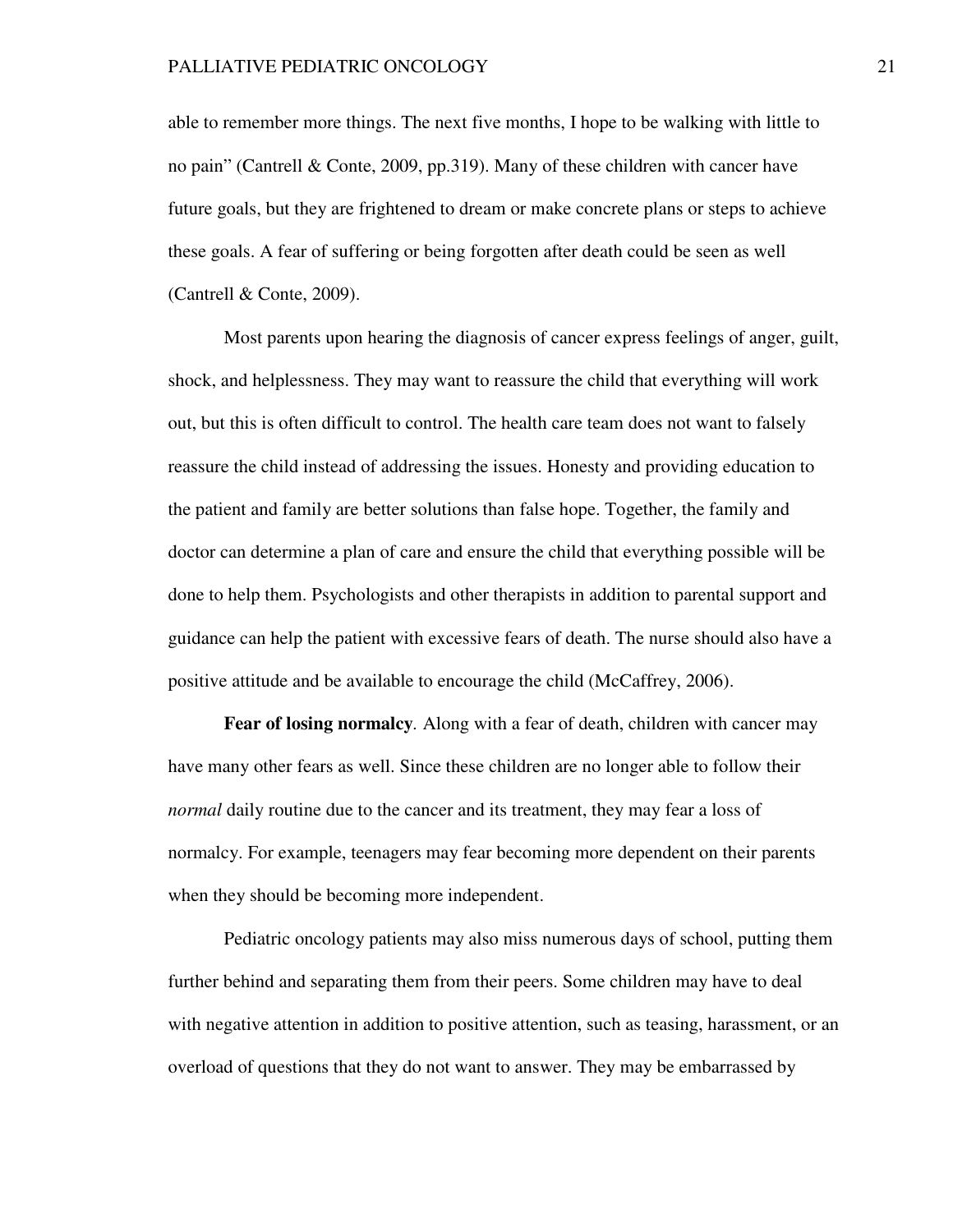things that make them stick out, such as hair loss or the loss of a limb (McCaffrey, 2006). If uneducated, adults may embarrass these children further as one child in a study by McCaffrey stated, "The teacher demanded I take my hat off in class…I was so embarrassed" (McCaffrey, 2006, ¶16). The child's parents and health care team should educate teachers and classmates to facilitate a normal transition back into schooling. Administrators and teachers can also be educated on things to do while the child is on or off of treatment. If children are falling too far behind in school, hospital schooling or other home schooled programs can also be beneficial. (Spinetta, Jankovic, Masera, et.al., 2009).

 Patients may feel further separated from their peers by maturity levels. Cancer patients are usually forced into maturity before they are ready. They may feel as if they have more things to worry about than their peers or friends can understand (McCaffrey, 2006). A 14-year-old in McCaffrey's study who had undergone treatment for lung cancer three times stated, "I think it is stupid for my friends to be smoking, drinking, or whatever. I can say, 'No.' My friends give in to anything" (McCaffrey, 2006, \times). Although these children are usually mature for their age, they often feel behind in comparison to peers. This could be due to missing time in school or missing other milestones.

 The nurse can collaborate with the patient and family on how to keep things as *normal* as possible for the child. This may involve bringing in home cooked food and having a place at the hospital for families to prepare meals. This makes the setting more like home for the patient. Hats, wigs, or other head coverings can be used to help the patient feel more comfortable with body image. Proper management of medical issues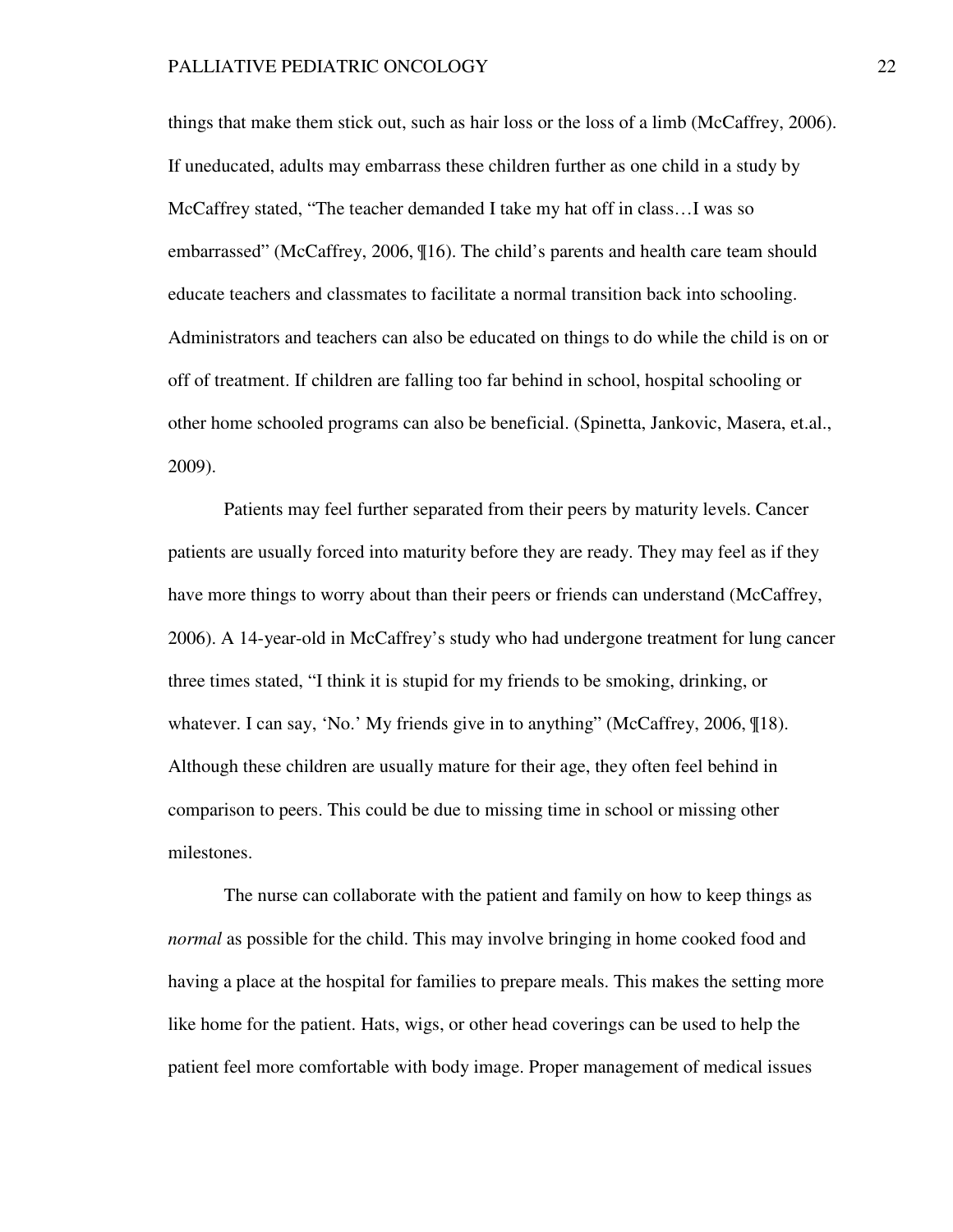can also reduce the amount of hospitalizations that the child has to provide or more *normal* life. Encouraging socialization also helps the patient to maintain a feeling of normalcy. Adequate visitation hours should be available for healthy friends to come visit the patient. The hospital setting should also allow space for family members to stay overnight with the child for comfort and support. Other familiar items can be kept in the hospital as well (McCaffrey, 2006).

### **Spiritual Care**

In addition to physical and psychosocial care, spiritual care is extremely important in palliative care in pediatric oncology. Spiritual care can help children recognize purpose in life and have hope for the future. Studies show that activities of a spiritual or religious nature actually improve cancer patients' quality of life (Zebrack and Chesler, 2002). These aspects are essential to a patient coping with cancer. Christian nurses have a unique role in spiritual care for these children, as one can provide encouragement with the hope of everlasting life in Heaven. This hope of eternal life within a new and healed, heavenly body can further encourage these children who are facing premature death. Through spiritual care and relationships with the patient, nurses can play a profound part in helping their patients remain positive and hopeful for the future (Hinds, 2004).

Hart and Schneider (1997) defined spirituality in children to be, "When children are able to cognitively understand dimensions that transcend self, so they can then build on their previous experiences with personal relationships and apply their experiences to relationships of a spiritual nature" (Hart & Schneider, 1997 p.263). It is important to nurture spirituality in children with cancer because these children can easily experience depression, helplessness, isolation, inadequacy, and spiritual distress. Spiritual distress is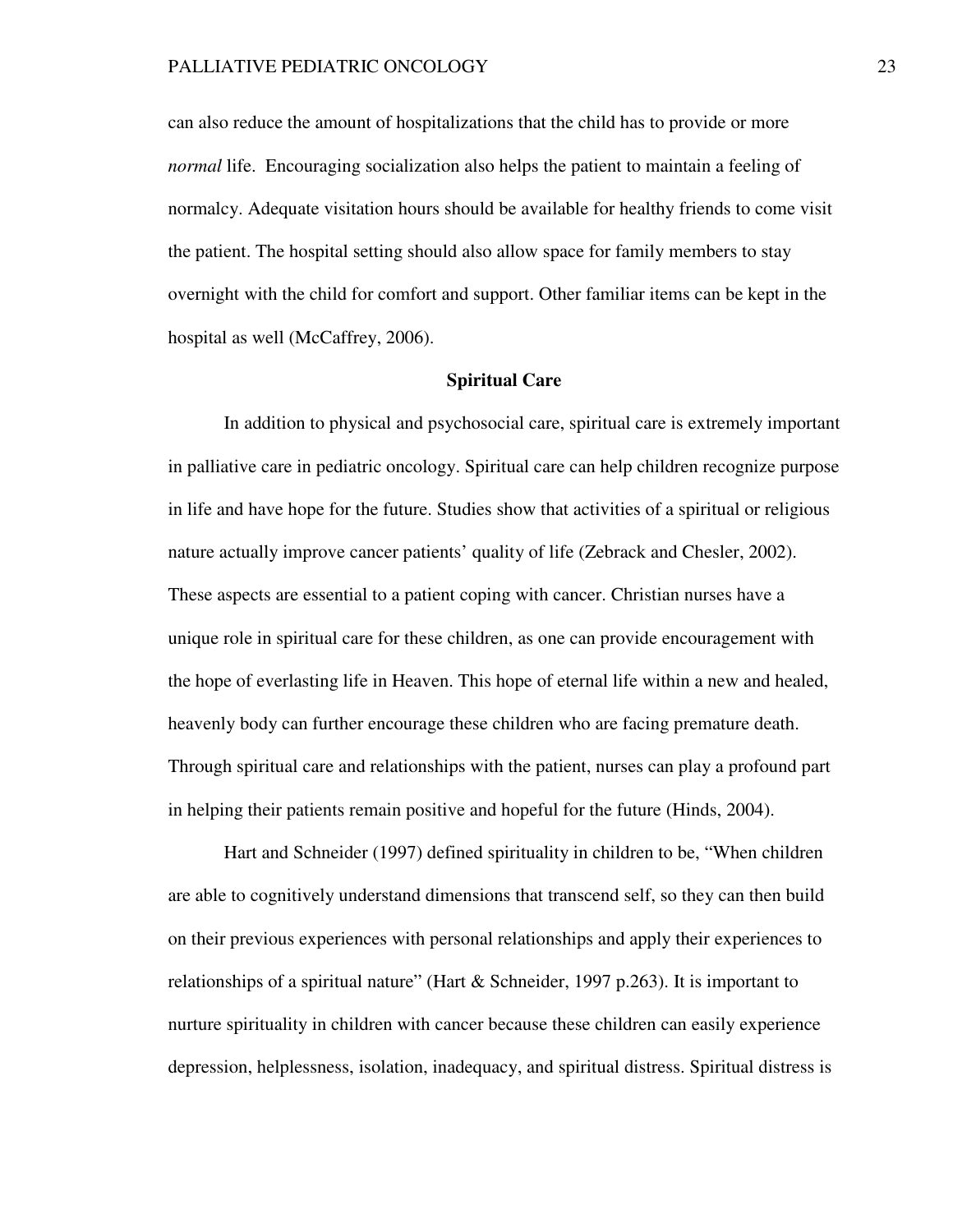especially present in children facing premature death and typically leads to diminished hope and lowered self worth. These things also work to negatively impact the healing process (Hart & Schneider, 1997).

# **Assessing Spiritual Needs**

 Performing an assessment of spiritual needs in a child can be difficult, but observation and questioning can provide enough information to determine the child's spiritual needs. An assessment of the family's spiritual needs will also make it easier to understand the child. If parents have strong spiritual support, children are more likely to positively handle the cancer and its treatment.

 Once again, the nurse must be able to understand the concerns of each child based on developmental level. Symptoms of spiritual distress will vary depending on the age of the child. School age children may exhibit withdrawal, sleeplessness, anger, crying, nightmares, a lack of forgiveness, and a diminished sense of love. During assessment, it is best to listen to what the child has to say. The nurse should ask open ended questions and reflect questions back to the child so that the child can explain his or her perspective (Hart & Schneider, 1997).

### **Spiritual Care Interventions**

In infancy, the nurse should primarily observe for trust and unconditional love between the infant and parents. Cognitive stimulation as well as comfort should be provided through holding, talking to, and playing with the infant. In toddlers, preschoolers, and school age children, the nurse should observe for feelings that their cancer is a punishment for some sort of bad behavior. The nurse should reassure children that they have done nothing wrong to help diminish feelings of guilt and inadequacy.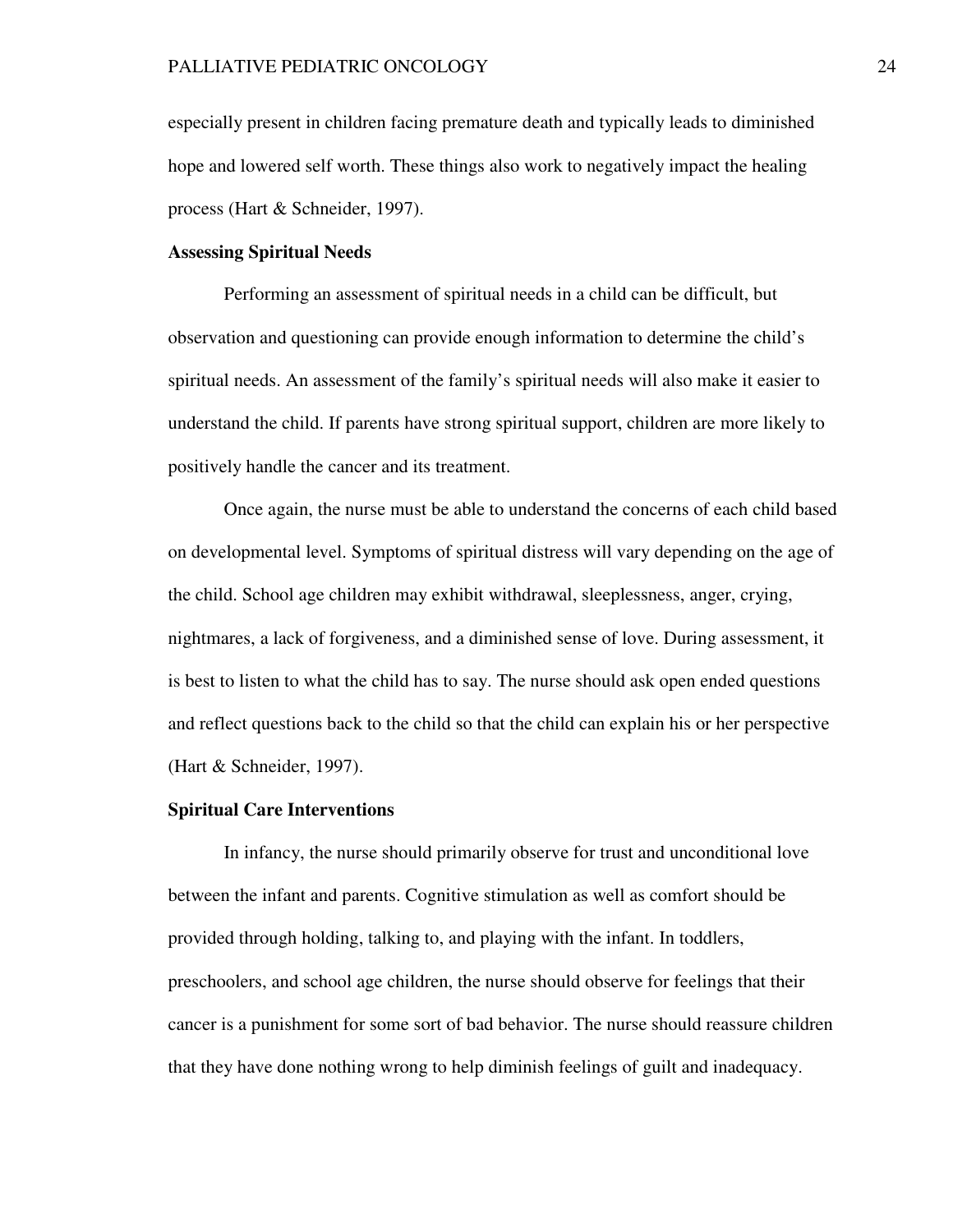The nurse should also include religious practices that the child has at home into the nursing care. For example, if the child prays each night, the nurse should continue this in care. The nurse should encourage children to talk to God, and pray with them according to whatever concerns that they may have. Adolescents may be more argumentative regarding religious beliefs as they try to make sense out of life and find meaning in illness. The nurse should be open and not judgmental while discussing spiritual needs with adolescents. Care should also be sensitive to the practices of each family. Spiritual wellbeing in children leads to increase hope and purpose in life which can aid in the healing process. Therefore, spiritual care is essential in the palliative care of children with cancer (Hart & Schneider, 1997).

### **Conclusion**

 Palliative care for the pediatric oncology patient is complex and involves multiple disciplines to provide adequate care. Care is not only provided for the patient, but for the family as well. Palliative care is not solely focused on the child's physical problems, but all aspects of life including psychosocial and spiritual care. With pain being the predominant physical problem, aggressive treatment is necessary to manage pain. Pain management is most beneficial when using pharmacological and nonpharmacological means. Psychosocial care involves having a caring nurse-patient relationship and establishing trust, understanding, presence, and support with the patient. Multiple fears may need to be addressed by a multidisciplinary team prophylactically to ensure the child's psychological well being. Finally, spiritual care that encourages the patient to have hope and find a purpose in life is important. The nurse must treat each pediatric oncology patient on a patient-specific basis according to the each child's stage of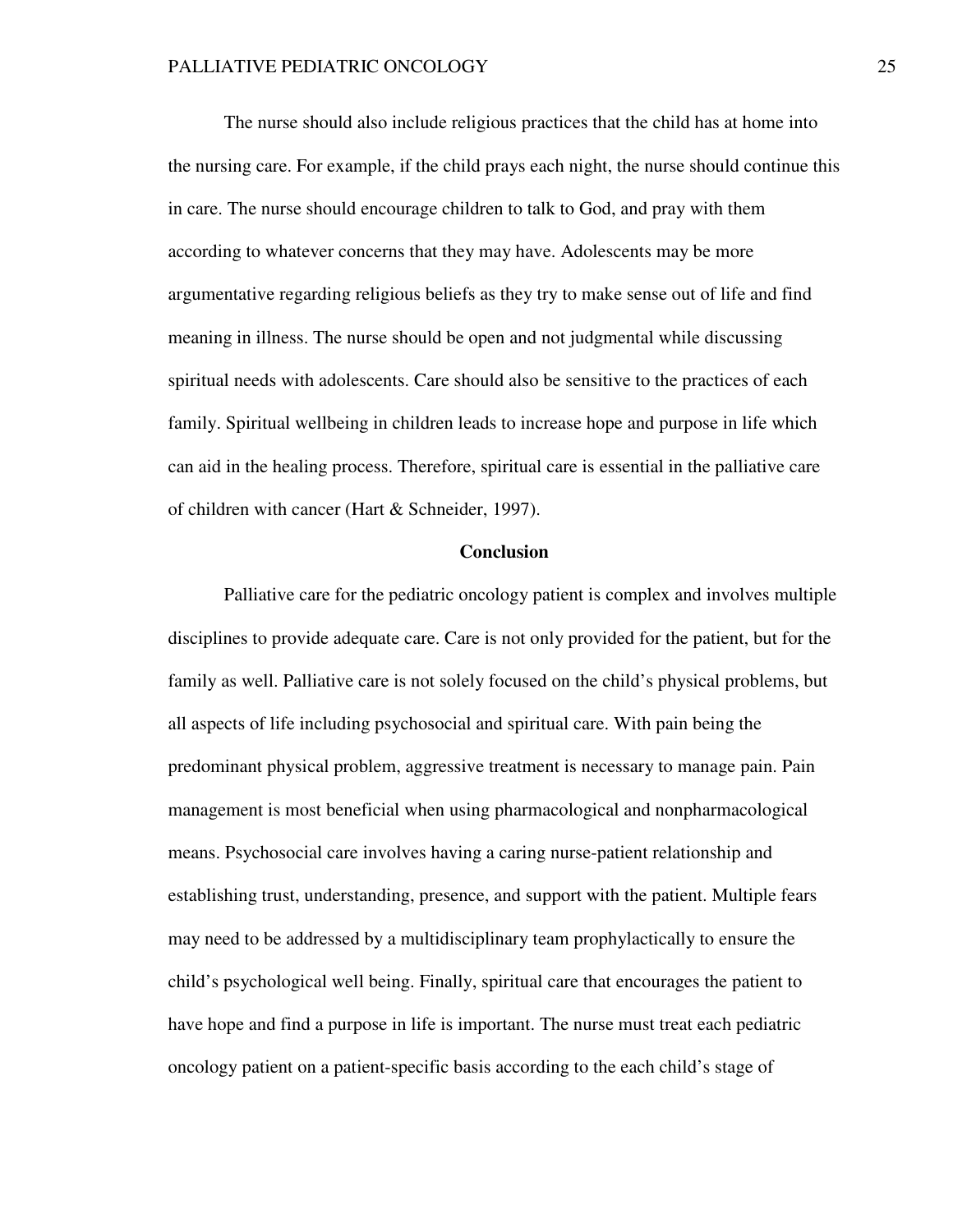development. A holistic nursing approach addressing physical, psychosocial, and spiritual needs in palliative pediatric oncology will improve the patient's quality of life no matter the outcome of the disease process.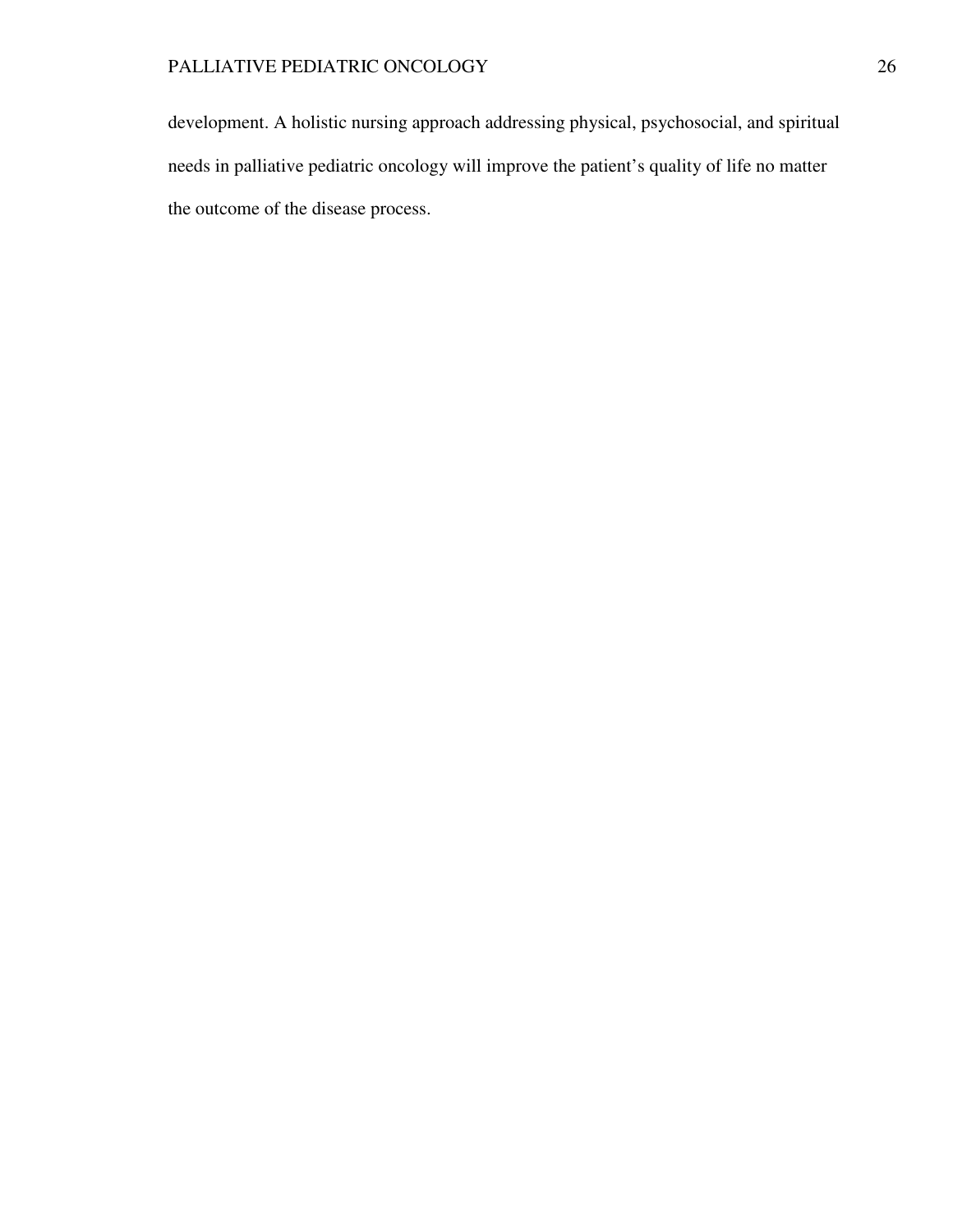### References

- Cantrell, M. A., & Conte, T. M. (2009). Between being cured and being healed: The paradox of childhood cancer survivorship. *Qualitative Health Research, 19*(3), 312-322. doi:10.1177/1049732308330467
- Goyal, G., Mishra, S., Bhatnagar, S., & Gupta, D. (2007). Aggressive approach to pain and symptom management is a key for effective palliation in terminally-ill pediatric patients. *Internet Journal of Anesthesiology*, *14*(1), 15. http://search. ebscohost.com.ezproxy.liberty.edu:2048
- Hart, D., & Schneider, D. (1997). Spiritual care for children with cancer. *Seminars in Oncology Nursing, 13*(4), 263-270
- Harvey, J., Barnes, R., Sperry, D., & Harris, B. (1974). Perceived choice as a function of internal-external locus of control. *Journal of Personality*, *42*(3), 437-452. http:// search.ebscohost.com.ezproxy.liberty.edu:2048, doi:10.1111/1467-6494. ep8970095
- Heitkemper, M. M., & Staats, C. R. (2007). End-of-life and palliative care. In S. L. Lewis, M.M. Heitkemper, S. R. Dirkson, P. G. O'Brien, & L. Bucher. *Medical- Surgical Nursing: Assessment and Management of Clinical Problems.* (pp.156- 163). Philadelphia, Pennsylvania: Elsevier.
- Hesselgrave, J. (2009). Developmental influences on child health promotion. In M. J. Hockenberry, & D. Wilson. *Wong's Essentials of Pediatric Nursing.* (pp. 71-96). St. Louis, Missouri: Mosby Elsevier.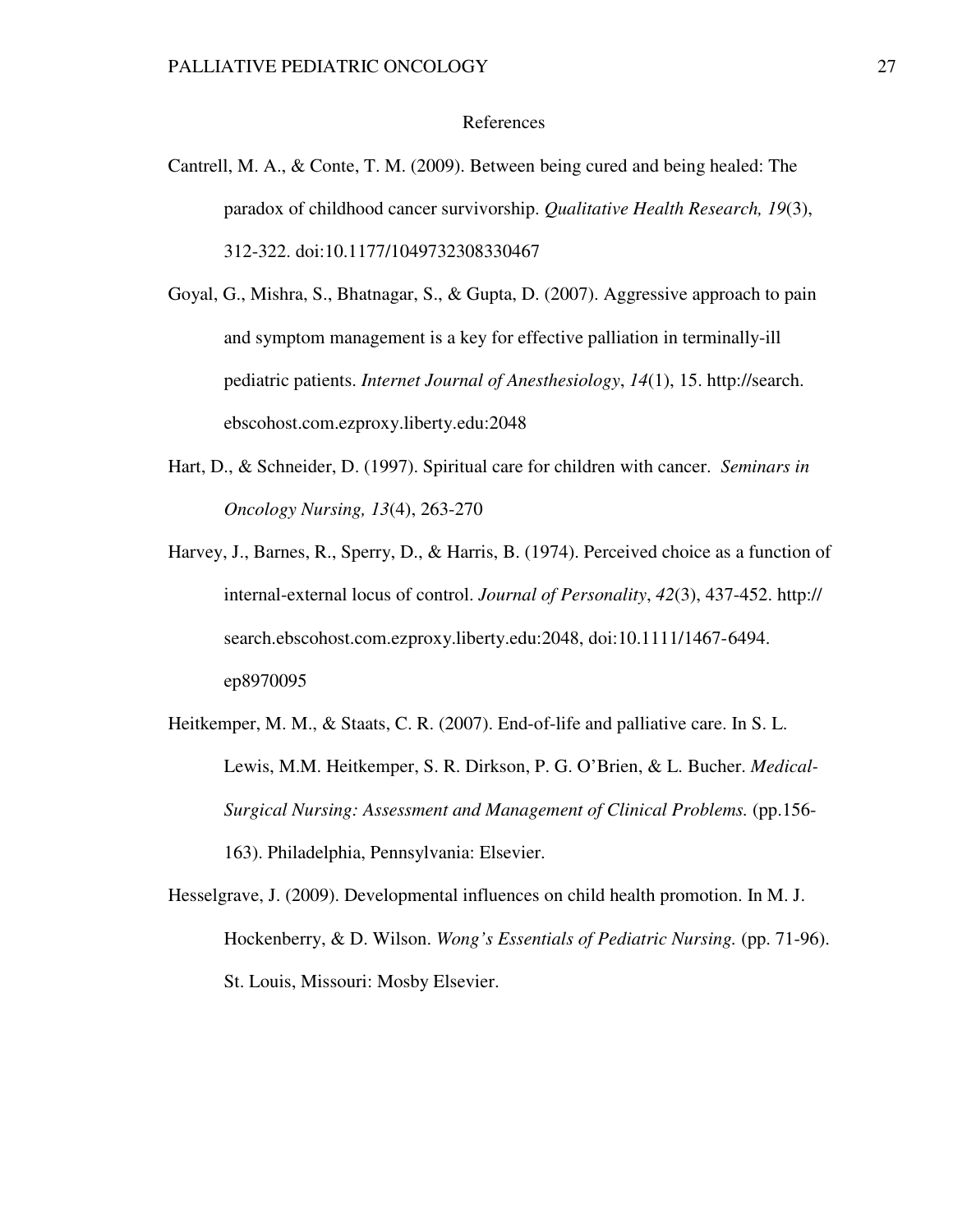- Himelstein, B. (2006, February). Palliative care for infants, children, adolescents, and their families. *Journal of Palliative Medicine*, *9*(1), 163-181. doi:10.1089/ jpm.2006.9.163
- Hinds, P. (2004, September). The hopes and wishes of adolescents with cancer and the nursing care that helps. *Oncology Nursing Forum*, *31*(5), 927-934. doi:10. 1188/04.ONF.927-934
- Hinds, P., Burghen, E., Haase, J., & Phillips, C. (2006, January 2). Advances in defining, conceptualizing, and measuring quality of life in pediatric patients with cancer. *Oncology Nursing Forum*, *33*, 23-29. doi:10.1188/06.ONF.S1.23-29
- Hinds, P., Gattuso, J. S., Fletcher, A., Baker, E., Coleman, B., & Jackson, T., et al. (2004). Quality of life as conveyed by pediatric patients with cancer. *Quality of Life Research,* 13, 761-772.
- Hockenberry-Eaton, M., & Minick, P. (1994). Living with cancer: Children with extraordinary courage. *Oncology Nursing Forum, 21*, 1025-1030.
- Jennings, P. (2005). Providing pediatric palliative care through a pediatric supportive care team. *Pediatric Nursing*, *31*(3), 195-200. http://search.ebscohost.com.ezproxy. liberty.edu:2048
- Kaufman, K., Harbeck, C., Olson, R., & Nitschke, R. (1992). The availability of psychosocial interventions to children with cancer and their families. *Children's Health Care*, *21*(1), 21. http://search.ebscohost.com.ezproxy.liberty. edu:2048
- Liossi, C. (1999). Management of paediatric procedure-related cancer pain. *Pain Reviews*, *6*(4), 279-302. http://search.ebscohost.com.ezproxy.liberty.edu:2048